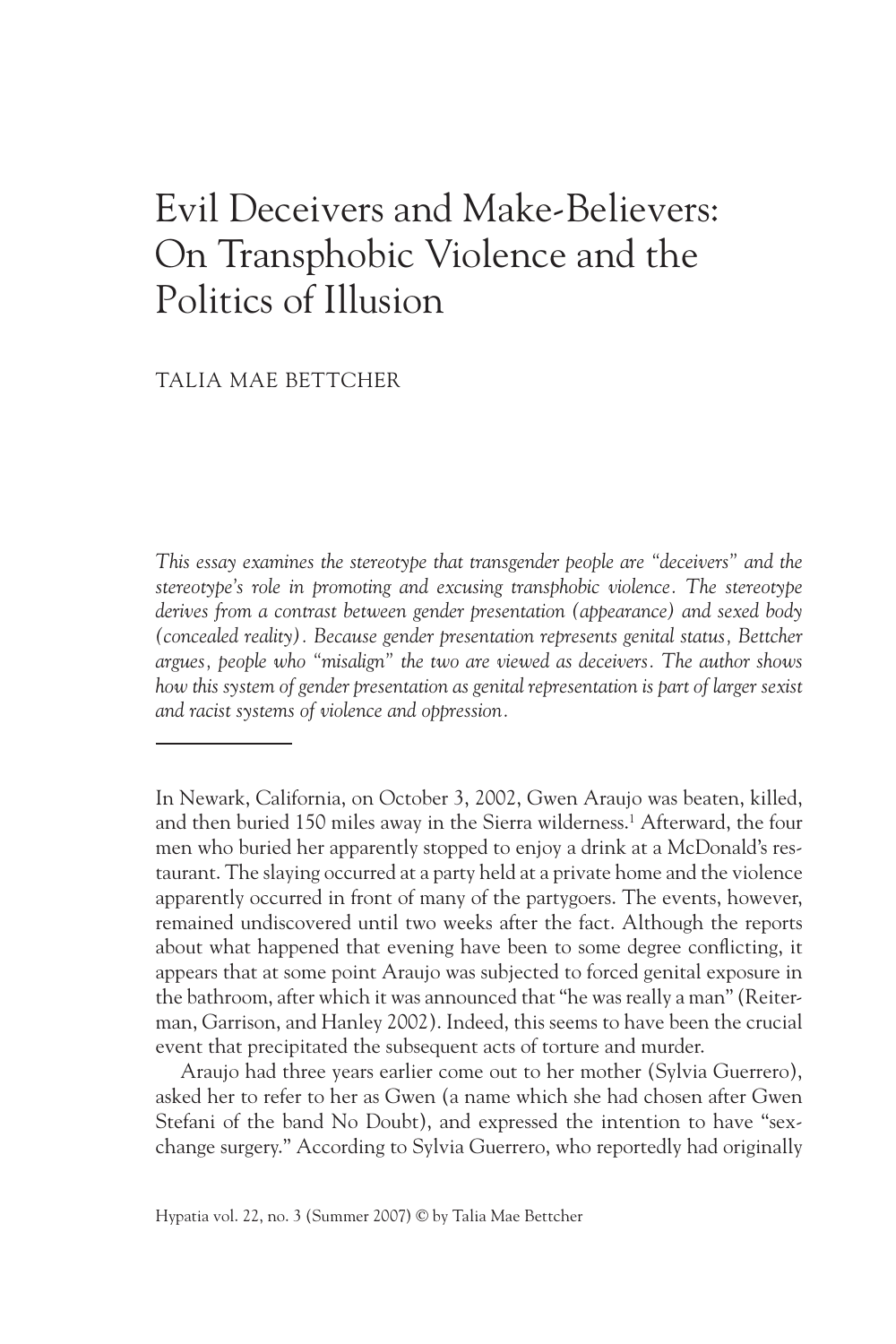struggled accepting her child's identity, "He felt like a girl trapped in a man's body." Araujo had also experienced persistent harassment at school, as well as difficulty finding employment because her appearance as a girl did not match her legal name on job applications (Reiterman, Garrison, and Hanley 2002). Her brutal murder at age seventeen followed closely on the heels of consistent discrimination.

The murder itself was subsequently surrounded by suggestions that Araujo had herself engaged in wrongdoing (namely "sexual deception"). For example, Jose Merel (charged in the murder, but pleading innocent) was quoted as saying, "Sure we were angry. Obviously she led us on. No one knew she was a man, but that's no excuse for anyone to hurt someone. I don't believe two wrongs make a right" (Fernandez and Kuruvila 2002). Accusations of wrongdoing were also embedded within murder-excusing and blame-shifting rhetoric. For example, Jose Merel's mother Wanda Merel was quoted as saying, "If you find out the beautiful woman you're with is really a man, it would make any man go crazy" (Reiterman, Garrison, and Hanley 2002). And Zach Calef (writer for the *Iowa State Daily*), despite the fact that the only sexual assault that we know to have occurred is the forced genital exposure to which Araujo herself was subjected, argued that Araujo's murder was not a hate crime because Araujo had raped some of her killers, ones she allegedly had sex with. According to Calef, "The men did what they did because Araujo violated them. He used lies and deception to trick them into having sex. He was not honest with them and had he been, none of this would have happened. A hate crime should not even be considered. No one killed him because he was a cross-dresser. These men were truly violated. They were raped" (2002).

Such allegations of deception were subsequently taken up during the trial of the three men charged with the first-degree murder of Gwen Araujo: Jason Cazares, Michael Magidson, and Jose Merel.<sup>2</sup> Both Jack Noonan, Merel's attorney, and Mark Thorman, Magidson's attorney, argued that their clients were only guilty of manslaughter on the basis of what came to be known as the "trans panic defense" (a variant of the gay panic defense).3 The slaying, they argued, was committed in the "heat of passion" upon discovery of Araujo's "biological sex" (Locke 2004b).

Apparently, both Merel and Magidson had earlier entered into sexual relations with Araujo and had also already been discussing Araujo's identity several days prior to the slaying. Yet Thorman nonetheless spoke of the "extreme shock, amazement and bewilderment" at the public disclosure of Araujo's identity, subsequently using allegations of "sexual deception" as a main tactic in his defense (Kuruvila 2003). In particular, he argued that the discovery of "Eddie's true sex" had provoked the violent response to what Thorman represented as a sexual violation "so deep it's almost primal" (Locke 2004a). "Sexuality, our sexual choices, are very important to us," claimed Thorman in his closing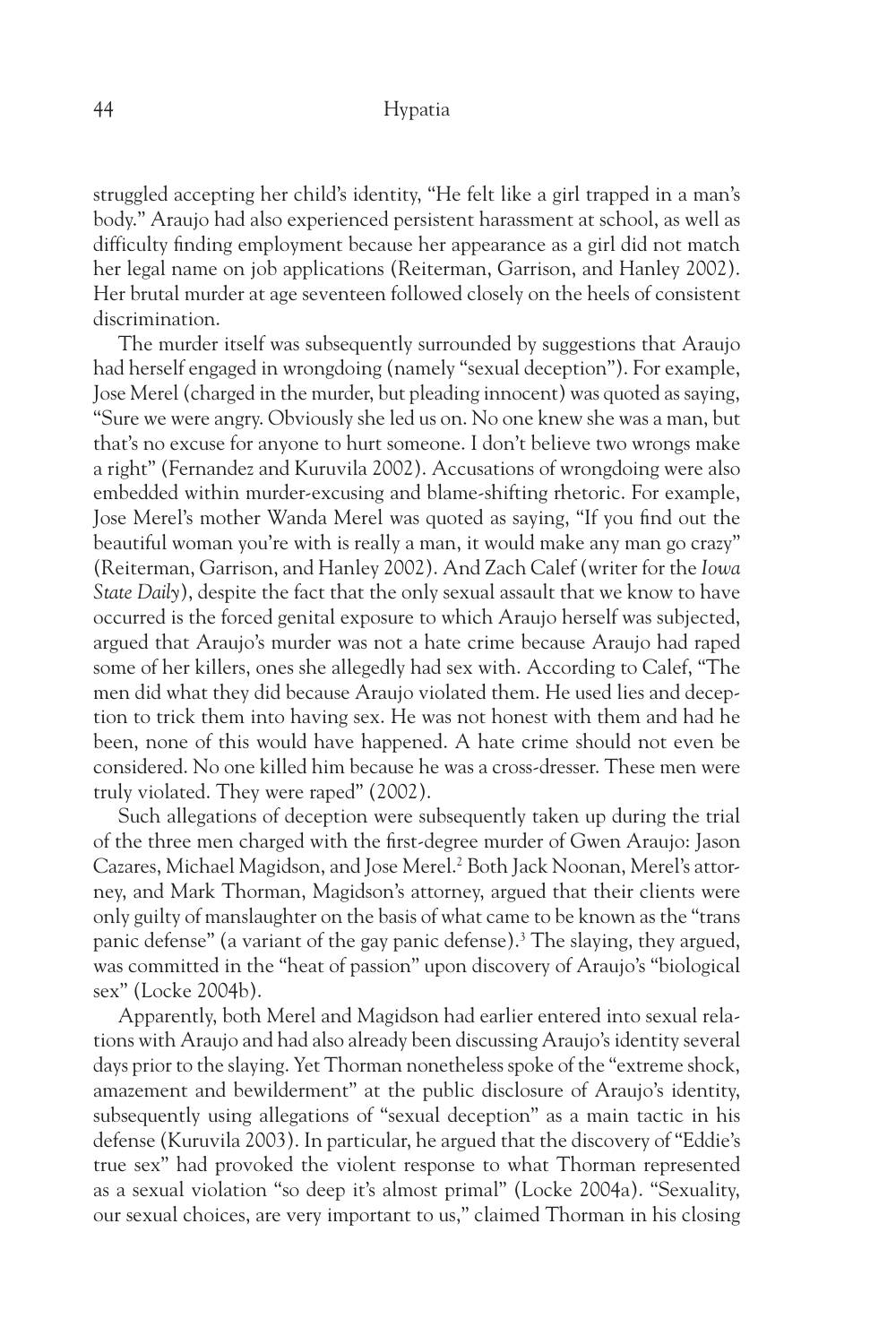argument, "That's why the deception in this case . . . was such a substantial provocation—sexual fraud, a deception, a betrayal" (St. John 2004). By contrast, the prosecution argued that, far from constituting manslaughter, the slaying involved premeditation constituting murder in the first degree. And Gloria Allred, Sylvia Guerrero's attorney, represented the slaying as a "Tony Soprano-style murder" (Lagos 2004).

The jury itself failed to reach a verdict for any of the men charged with the first-degree murder of Gwen Araujo. They reportedly deadlocked 10-2 against a first-degree conviction for both Merel and Cazares, while deadlocking 7-5 for conviction in the case of Magidson. Judge Harry Sheppard was forced to declare a mistrial. According to informal polling of prosecutor Chris Lamiero, none of the jurors had accepted the trans panic defense, but remained divided on the question of whether the three were guilty of first-degree murder or second-degree murder, a killing promoted by an "unconsidered rash impulse" (Wronge 2004). In seeming contradiction to this, however, Thorman countered that some of jurors had in fact agreed that sexual provocation led to the killing (Locke 2004b). And he claimed, "The prosecution's case is likely to hang no matter how many times you try it" (Wronge 2004). After a second trial, both Magidson and Merel received second-degree murder convictions, while the jury again could not reach a verdict for Cazares, who subsequently pleaded no-contest to voluntary manslaughter. The jury, however, did not find in favor of hate-crime enhancement for either Magidson or Merel.

## Preliminaries

I write this essay as a white, Anglo, transsexual woman. The work reflects inspiration from my personal involvement in Los Angeles–based grass roots responses to transphobic violence and my experience moving through the intersections of race, class, and gender within transgender communities, as well as a sexist, racist, and transphobic society more generally. My perspective is culturally located in ways that allow for insight as well as obliviousness. This essay is a personal attempt to think through the meaning of transphobic violence and its embeddedness within other systems of oppression.

My central goal is to provide a reply to the charges of deception, betrayal, and rape made against Gwen Araujo and many other people like her. In doing so, I hope to provide a deeper understanding of the nature of what I call "transphobia." A second, related goal is to argue that this notion of sexual deception is fundamentally grounded in sexual violence against women and in race-based oppression. My aim is to request help in ending transphobic violence by those who are currently indifferent to it, as well as motivating those particular transpeople who are currently not so motivated to take seriously broader issues of gender- and race-based oppression.4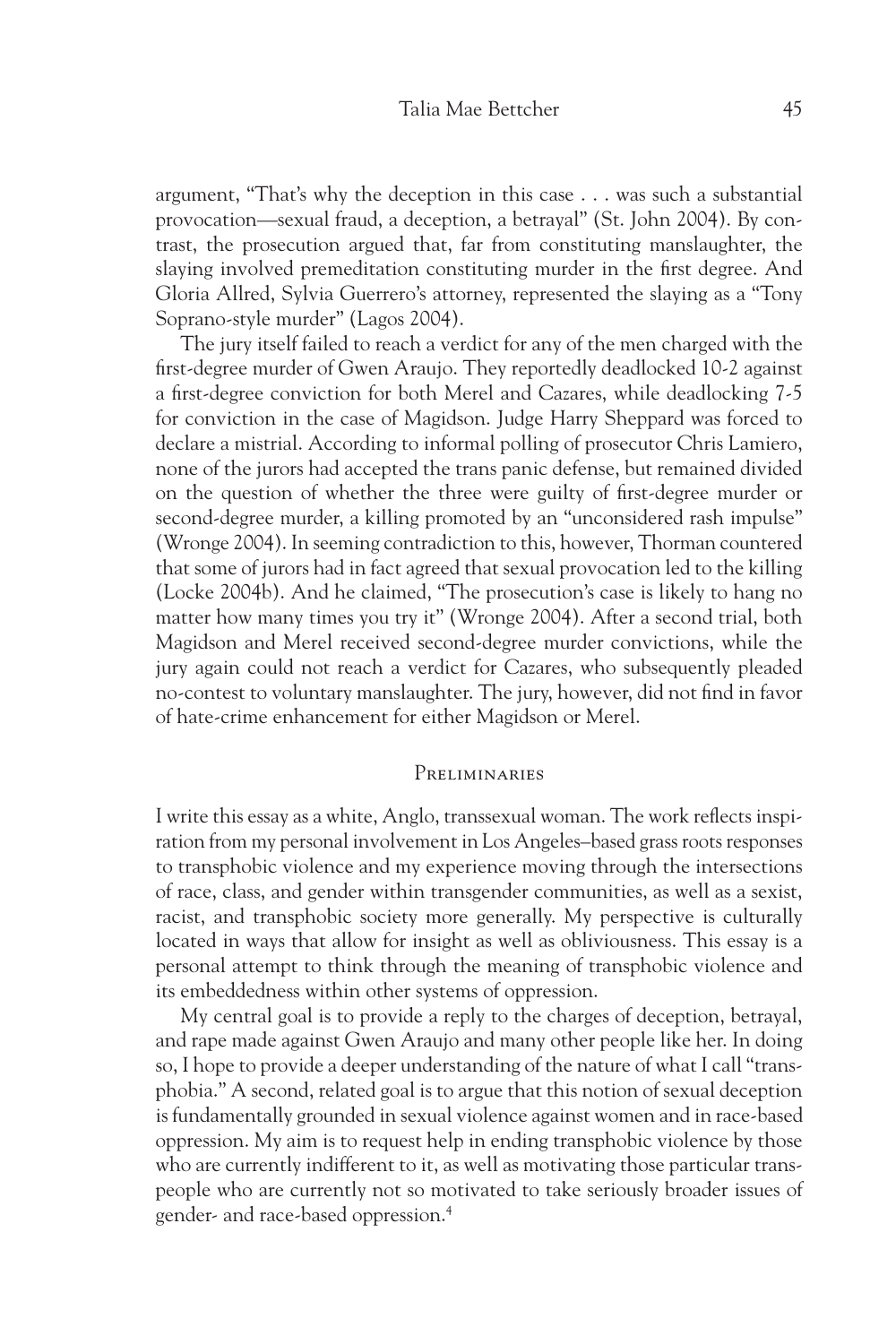## 'Trans' Terminology

*Transgender* may be used to refer to people who do not appear to conform to traditional gender norms by presenting and living genders that were not assigned to them at birth or by presenting and living genders in ways that may not be readily intelligible in terms of more traditional conceptions. The term may or may not be used to include *transsexual*. Transgender also has a political connotation: it flags a political stance, mainly in the Anglo United States, which generally resists medical pathologization. This places it in prima facie opposition to the notion of transsexual (at least in the more traditional sense of that word).

*Transsexual* may be used to refer to individuals who use hormonal and/or surgical technologies to alter their body in ways that may be construed as at odds with the sex assignment of birth or which may not be readily intelligible in terms of traditional conceptions of sexed bodies. Traditionally, the term has been connected to psychiatric notions such as gender dysphoria and also associated with the metaphor "trapped in the wrong body." Yet transsexual has also been redeployed in ways amenable to and possibly subsumable under the more recent term *transgender*. In general, both terms now appear to be used in many (and frequently contested) ways. Here, I will leave such terms undefined—subject to interpretations and negotiations by specific individuals who self-identify with them.

I use *MTF* in this essay to refer to individuals assigned male at birth whose gender presentation may be construed as "unambiguously" female, and *FTM* to refer to individuals assigned female at birth whose gender presentation may be construed as "unambiguously" male. I use *transperson* to apply to FTMs and MTFs alike, as well as some people who present gender in ways that may be construed as inconsistent or androgynous. I do not intend such terms to attribute identity.5

## **TRANSPHOBIA**

I use the term *transphobia* not necessarily to imply the fear of transpeople, but simply any negative attitudes (hatred, loathing, rage, or moral indignation) harbored toward transpeople on the basis of our enactments of gender.<sup>6</sup> Such attitudes no doubt lie at the root of much violence against transpeople. In 2003, fourteen murders of transpeople were reported in the United States, and thirty-eight were reported worldwide. Most were MTFs, and most were people of color.7 Recent studies also indicate a consistently high degree of reported transphobic verbal abuse against transpeople—80 percent or higher—and reported transphobic physical assault—30 percent to almost half (Lombardi et al.,2001; Clements 1999; Reback et al. 2001; and Lombardi unpublished). Once again, it also appears that transpeople of color may have a higher rate of abuse.<sup>8</sup>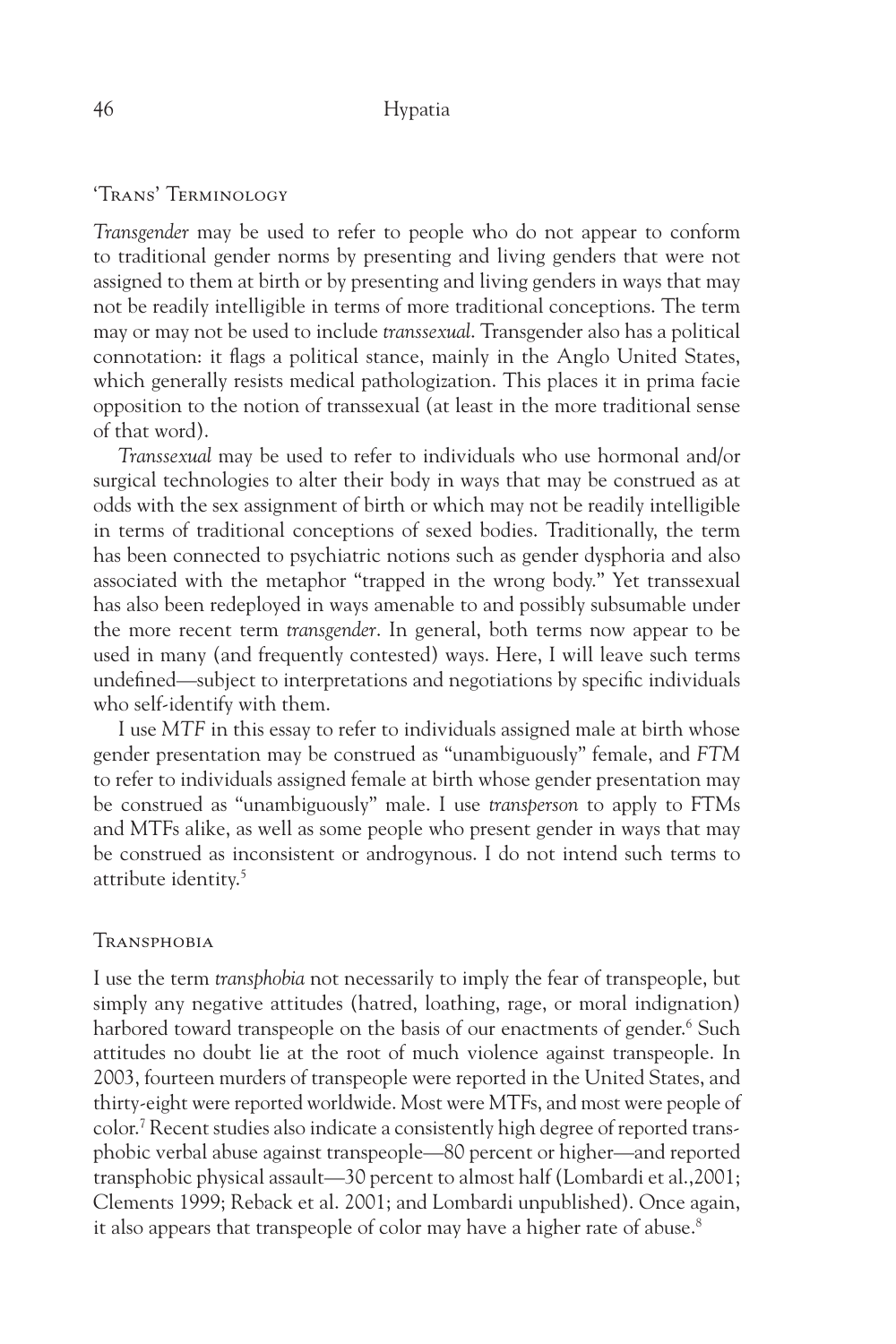In this essay, I am specifically concerned with the ways in which victims of transphobic violence can be subject to blame shifting through accusations of deception and the way in which transphobic violence may be understood in terms of the related notions of 'exposure,' 'discovery,' 'appearance,' and 'reality.' To be sure, the transphobia that motivated the murder of Gwen Araujo appears, at first blush, to be a straightforward case of homophobia. This is because the violence clearly involved the implication of her killers' own sexual desire toward her.

Yet it also seems to me that the relationship between transphobia and homophobia is far more complicated than it might initially appear. The view that the murder was grounded in homophobia only makes sense on the condition that we view Araujo as "really a boy"—specifically contrary to her own way of identifying—or at least on the condition that we privilege the attitudes of her killers in providing such an account. Beyond these obvious problems, it is clear that this type of account, while successfully explaining the attitudes of Araujo's killers, would fail to explain the transphobic charge of wrongful "sexual deception" and constitute yet another transphobic denial of Araujo's own identity. It cannot, therefore, be accepted as an account.<sup>9</sup>

To repeat, then, I am concerned with the rhetoric of deception. Rage at having "been deceived" may play a role in some transphobic hostility, interwoven, of course, with homophobic and possibly sexist attitudes. More generally, the persistent stereotype of transpeople as deceivers and the equation of deception with rape need explanation. In addition to contributing to transphobic hostility, the stereotype plays a significant role in blame-shifting discourse that can be deployed to justify or excuse violence against transpeople.

The rhetoric of deception appears deeply connected to deployments of gender attributions that run contrary to a transperson's own self-identifications (I'll use the phrase *identity enforcement*). For example, while Araujo was represented as a "boy who dressed like a woman," she understood herself to be a girl and presented herself in that manner. Such gender attribution, of course, is frequently intertwined with notions of appearance, reality, and discovery. For example, some of the rhetoric that surrounded the slaying of Araujo involved the idea of "discovering" that she was "really a boy," appearances notwithstanding.

Genital exposure as sex verification may also be implicated in some forms of transphobic violence. For example, both of the highly publicized murders of Gwen Araujo and Brandon Teena involved forced genital exposure (sex verification) that occurred in a bathroom amid accusations of deception and betrayal, followed by extreme violence and finally murder.<sup>10</sup> Identity enforcement may itself involve a kind of violence, such as the raping of Brandon Teena one week prior to his murder. And it seems fair to say the deceiver representation (with its related identity enforcement) in and of itself constitutes considerable emotional violence against transpeople through its impeachment of moral integrity and denials of authenticity.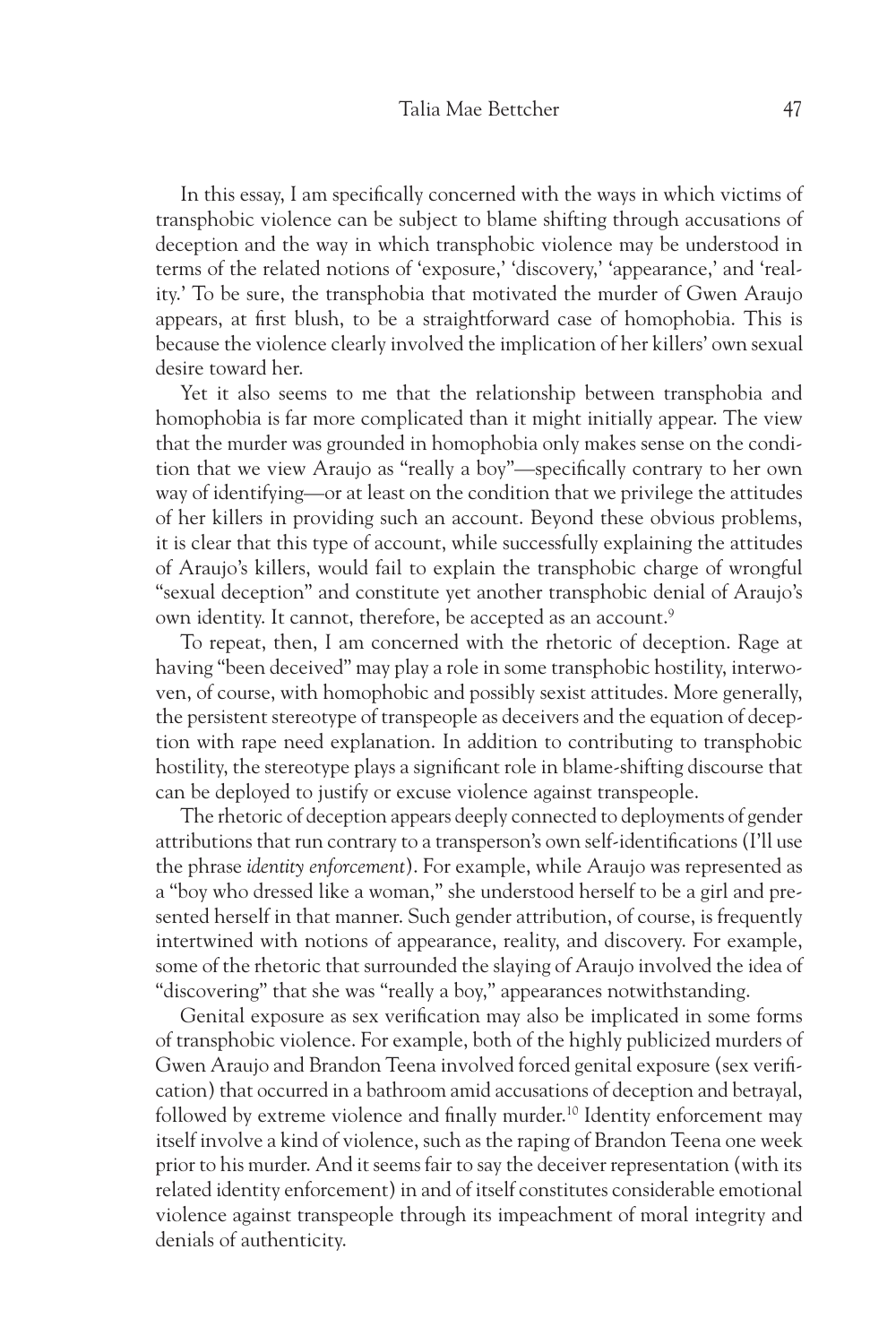The rhetoric of deception appears to apply most appropriately to people who present gender that may be construed (at least at the specific moment of transphobia) as "unambiguously" masculine or feminine as opposed to transpeople who present in ways that may be construed as "inconsistent," "androgynous," or "incomprehensible." By "unambiguously" I mean that the gender presentation can be read as "misaligned" with the sexed body (either successfully or not). My account should be understood to apply in such cases rather than those involving more ambiguity. 11

## Deceivers and Pretenders

Fundamental to transphobic representations of transpeople as deceivers is an appearance-reality contrast between gender presentation and sexed body. For example, an MTF who is taken to misalign gender presentation with the sexed body can be regarded as "really a boy," appearances notwithstanding. Here, we see identity enforcement embedded within a context of possible deception, revelation, and disclosure. In this framework, gender presentation (attire, in particular) constitutes a gendered appearance, whereas the sexed body constitutes the hidden, sexual reality. Expressions such as "a man who dresses like a woman," "a man who lives as a woman," and even "a woman who is biologically male" all effectively inscribe this distinction.

Frequently connected to this appearance-reality contrast is the view that genitalia are the essential determinants of sex. This identification is of a piece with what Harold Garfinkel called "the natural attitude about gender" (1957, 122–33; see also Kessler and McKenna, 1978, 113–14; Bornstein 1994, 45–51).12 According to Garfinkel, individuals (whom he called "normals") maintain fundamental beliefs that constitute a kind of pretheoretical common sense about gender and sex ("the natural attitude"). While this view is obviously naïve,13 the essentiality of genitalia in determining sex status also remains a deeply entrenched view pervading dominant cultural mainstream conceptions of gender in the United States (Kessler and McKenna 2000). To my mind, it seems clear that such a position is connected to this distinction between gender appearance and sex reality, where genitalia play the role of "concealed truth" about a person's sex. We may gain an intuitive understanding of this through recognizing how often expressions such as "really a man," "discovered to be male," and so forth, are linked with genital status.

To be sure, even transpeople who have undergone genital reconstruction surgery have been represented as deceivers.<sup>14</sup> Nonetheless, I do not believe this fact seriously undermines the significance of genitalia as "concealed truth or reality" about a person's sex. Transpeople who have undergone genital reconstruction surgery challenge some of the basic tenets of the natural attitude, whereas it is less clear that those who have not undergone such surgery do so in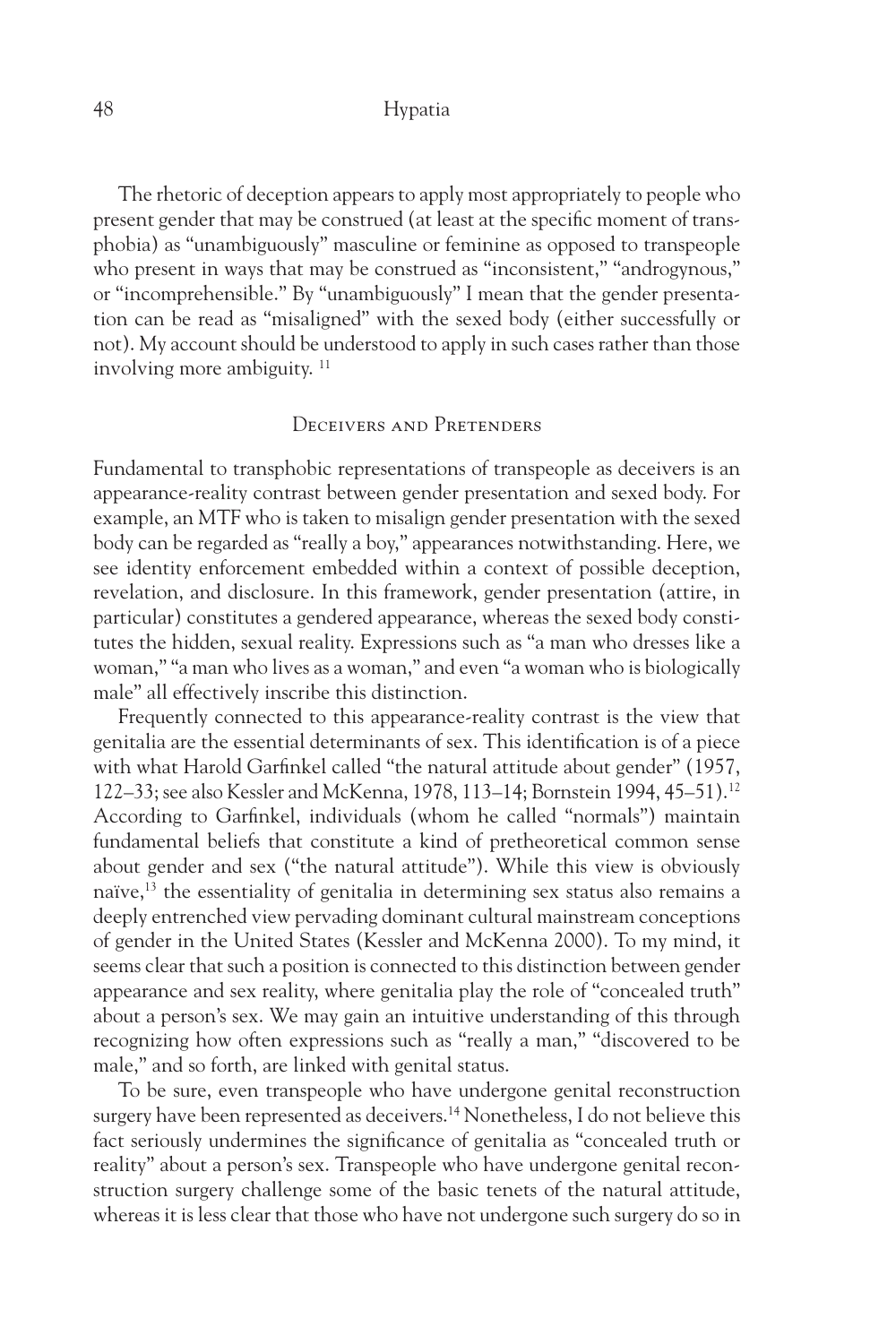the same way. In addition to regarding genitals as essential to sex, for example, the natural attitude also maintains that sex is invariant. It would seem, then, that genital reconstruction surgery forces rejection of either genital essentiality or the invariance of sex. How "normals" are to treat such cases, however, is a complicated and unpredictable affair; certainly, the status of a postsurgical transperson is both controvertible and fragile. Notably, however, those "normals" who come to believe that such surgery legitimately constitutes a sex change (and thereby reject their view that sex is invariant) or else view gender self-identity as the essential determinant of sex (and thereby reject genital essentiality) will generally not regard such a surgically transformed transperson as a deceiver.15

Basic to the natural attitude is the tendency to dismiss counterexamples as "exceptional" and "abnormal." In fact, both the invariance of sex and the essentiality of genitals can be maintained by dismissing surgically constructed genitals as "artificial" in conjunction with the ad hoc stipulation that birth genital status determines sex. To the extent that such a view underlies the belief that even transpeople who have undergone genital reconstruction are deceivers, the role of genitals in determining sex remains in full force. (Only now there has been a new ad hoc clarification that surgically constructed genitals are invalid.)

Of course, it is also true that there are many other ways of determining sex. For example, one might cite chromosomes as a way of claiming that a transperson is "really a so and so." And the actual complexities of sex and sex determination are certainly treated with greater sophistication in more specialized medical, legal, and psychotherapeutic discourses. However, those who embrace the natural attitude tend to be suspicious of more theoretical notions of sex (see Hale 1996). For insofar as the natural attitude constitutes a kind of pretheoretical common sense about sex, it tends to maintain itself even in the face of clear-cut evidence that the attitude is false.

Notably, there are ways in which the natural attitude affects even these more specialized discourses. A professional working in a specialized discourse nonetheless must leave her job and move through a world in which the natural attitude tends to prevail. Moreover, such an individual may not herself be immune to the force of the natural attitude—maintaining it at some visceral level, while rejecting it in a professional capacity. Indeed, it often seems that specialized discourses themselves aim, in part, to preserve as much of the natural attitude or common sense about sex as possible (Hale 1996). It therefore seems to me that even an appeal to chromosomes to disallow genital reconstruction surgery as sex-change surgery may be underwritten by, or at least deployed in defending, the deeper ("natural") view that sex is invariant and that surgically reconstructed genitalia are artificial or invalid. For these reasons, I think, the application of "deceiver" to transpeople who have undergone genital reconstruction surgery must nonetheless also be understood fundamentally in terms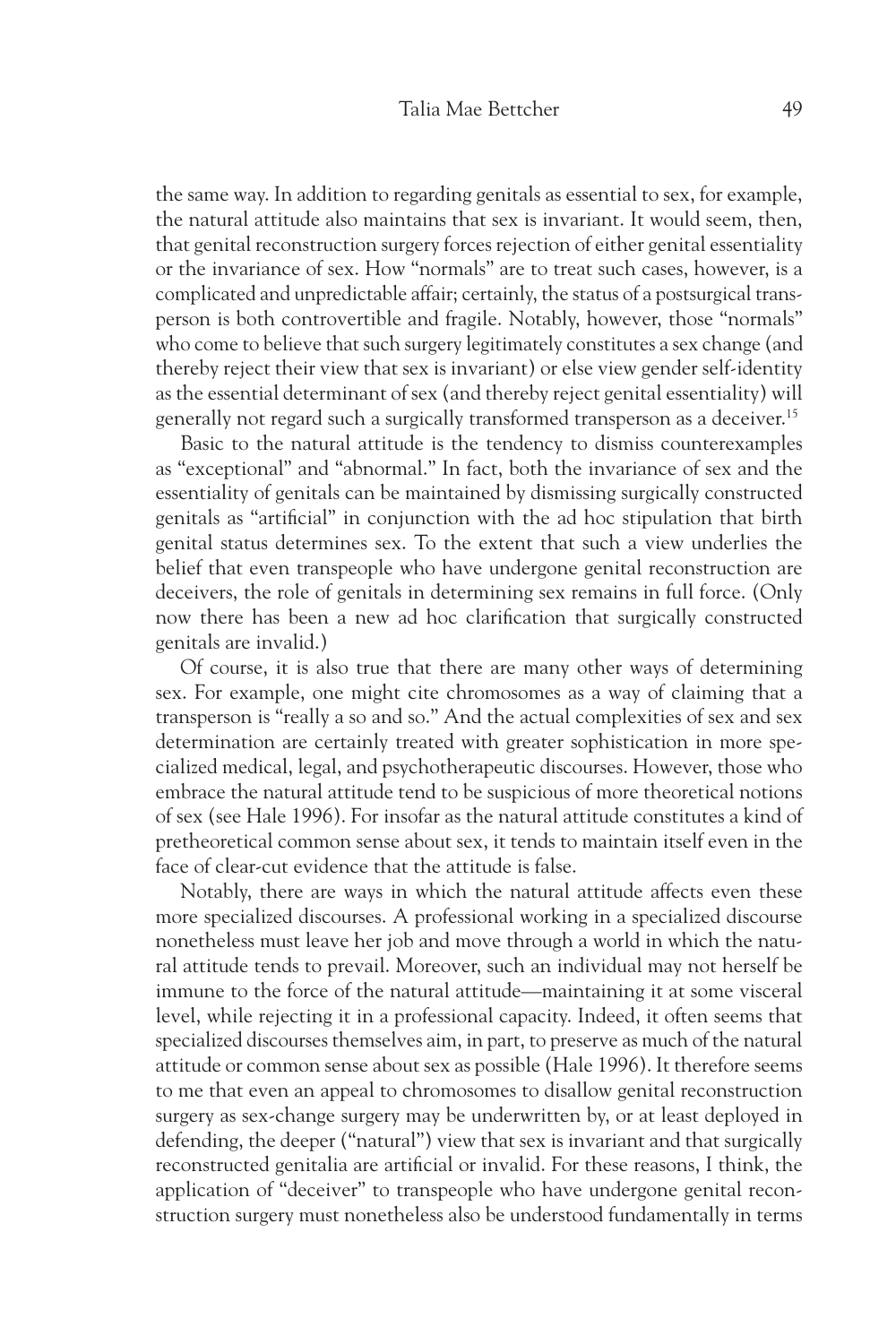of a contrast between gender presentation (appearance) and genital status (reality).16

# A Double Bind

The contrast between gender presentation (appearance) and sexed body (reality), when intersected with possibilities of either being or not being visibly trans, yields a dangerous double bind. In speaking of a double bind, I am explicitly drawing on the work of Marilyn Frye, who has characterized oppression as a complex network of immobilizing social barriers and forces (1983, 2–4).17 To understand this bind, we need only examine the rhetoric of deception and disclosure that informed the murder of Gwen Araujo. While she was considered a deceiver for failing to disclose her "true status," one can only imagine the reaction that she would have received had she simply announced herself as trans. For in coming out, she would have no doubt been interpreted as "really a boy, who dressed up like a girl." Hence the option: disclose "who one is" and come out as a pretender or masquerader, or refuse to disclose (be a deceiver) and run the risk of forced disclosure, the effect of which is exposure as a liar.

I want to be clear that far from mere "stereotype" or "ignorant misconception" this double bind between deception and pretense actually reflects the way in which transpeople can find ourselves literally "constructed" whether we like it or not. That is, if these are somehow "stereotypes," then they are "stereotypes" that we can find ourselves involuntarily animating. Views, particularly when they are held by many and have consequences in terms of how people behave, speak, and interact, can be far more than mere negative attitudes existing only in the minds of some people. Rather, they can help constitute "who one is" in a situation that is utterly beyond one's control.

Recognizing this allows us to characterize more fully the two sides of the bind. On the one hand, visibility yields a position in which what one is doing is represented as make-believe, pretending, or playing dress up. Some of the general difficulties with this side of the bind run as follows: (1) having one's life constructed as fictitious; and so (2) failing to have one's own identifications taken seriously; (3) being viewed in a highly condescending way; and (4) being the subject of violence and even murder. On the other hand, to opt for invisibility is to remove one's life from the domain of masquerade into actual reality. Yet this is complicated by the way in which the visible/invisible contrast tracks the deception side of the bind. For the movement from invisible to visible generates the effect of revelation, disclosure, or exposure of hidden truth. Hence, some of the possible consequences are: (1) living in constant fear of exposure, extreme violence, and death; (2) disclosure as a deceiver or liar (possibly through forced genital exposure); (3) being the subject violence and even murder; and (4) being held responsible for this violence.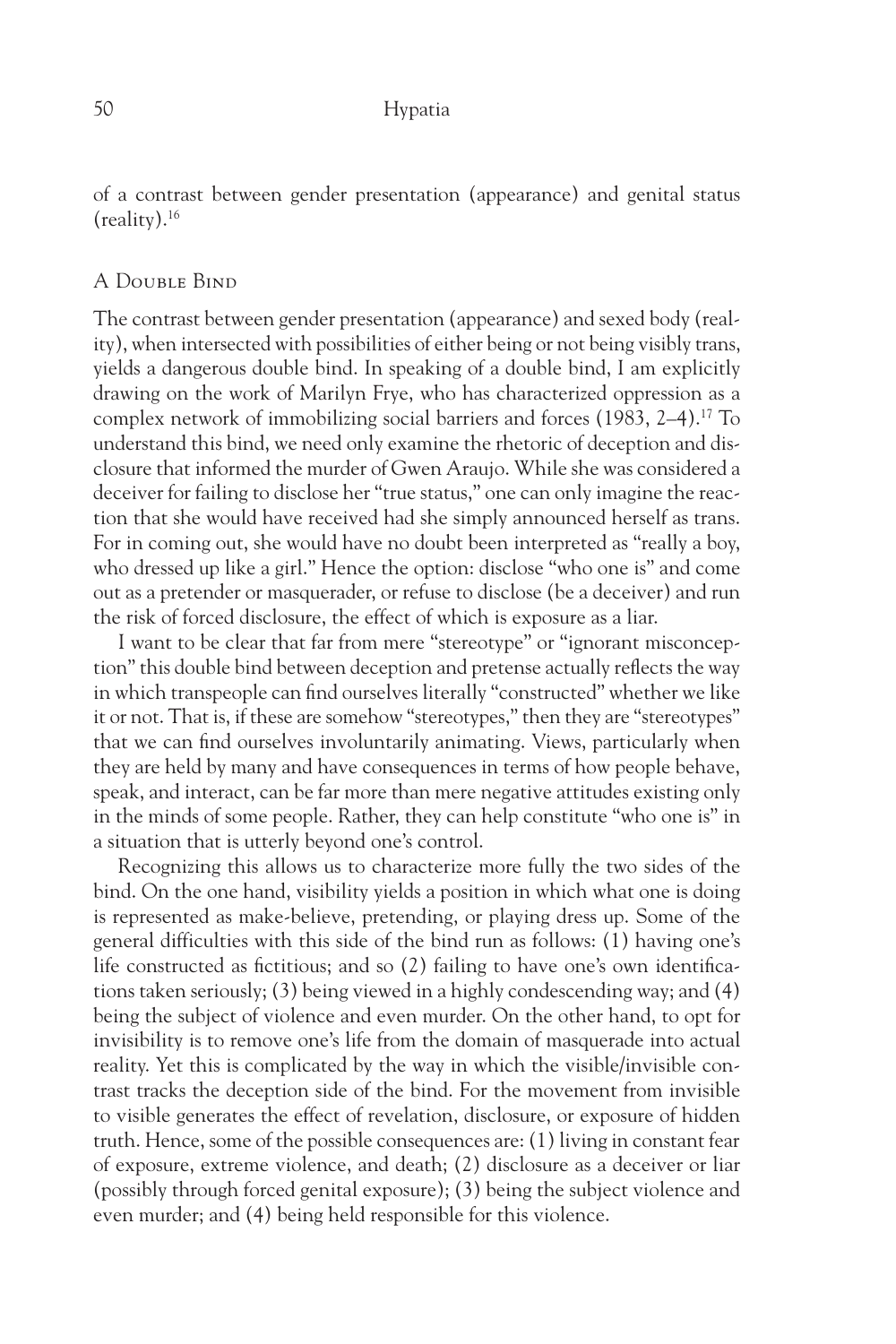Overall, we can characterize some of the consequences of this bind as follows. Insofar as transpeople are open to constructions as "really an x," (appearances notwithstanding) we will immediately find ourselves represented in ways that are contrary to our own identifications. This construction literally *reinscribes* the position that genitalia are the essential determinants of sex by identifying that essential status as the "hidden reality or truth of sex." Through such a construction, we will invariably be represented as deceivers or pretenders. This has the effect of doubly delegitimating our own voices by constructing us as both fictitious and morally suspect. Hence, after identity enforcement, nothing we might say could possibly matter. A framework has been deployed whereby transphobic violence may be excused or justified on the grounds that deception had been involved. The only latitude appears to involve the degree to which our pretense is viewed as harmless make-believe or evil deception.

## Some Complexities

While the two options of the bind are to some degree distinct, they also blur into each other in important ways. First, "exposure as deceiver" does not lead to the consequence that one's life is *not* viewed as a kind of pretense or masquerade. Clearly, descriptions such as "boy who lived as a girl" indicate that precisely the opposite is the case. For while one's "acts of deception" may be taken very seriously, it hardly follows that one's own life will be regarded in that way. Second, even in cases in which one is out as trans, one may not necessarily be exempt from accusations of at least the potential for deception. Indeed, accusations of "heterosexual male" infiltration of women's space (such as restrooms) and the possibility of the intention to rape have been made against uncloseted MTFs.

Moreover, it is important to be clear that the possibilities of visibility and invisibility are not always within our control, and can shift from one to the other in complicated ways. For example, passability as non-trans may not always be an all or nothing affair, and can be a function of physical proximity as well as the degree, nature, and context of social interaction. An MTF may pass as a woman (from a distance), only to be exposed as "really a man" upon closer proximity and greater scrutiny. Consequently, some transpeople may find themselves shifting from the invisible to visible on a regular basis (and in a way that affects an "exposure" or "revelation"). Indeed, in order to avoid this "exposure" effect and the attendant representation as "revealed deceiver" it appears that a transperson must either consistently pass, fail to pass, or explicitly (and repeatedly) come out as trans in order to prevent such shifts from occurring.

There are complicated intersections of visibility/invisibility with both race and class privilege. For example, it seems that the price of visibility is a function of class (which is itself intersected with race). The thesis that degree of transphobia will be higher in geographical areas that already involve a higher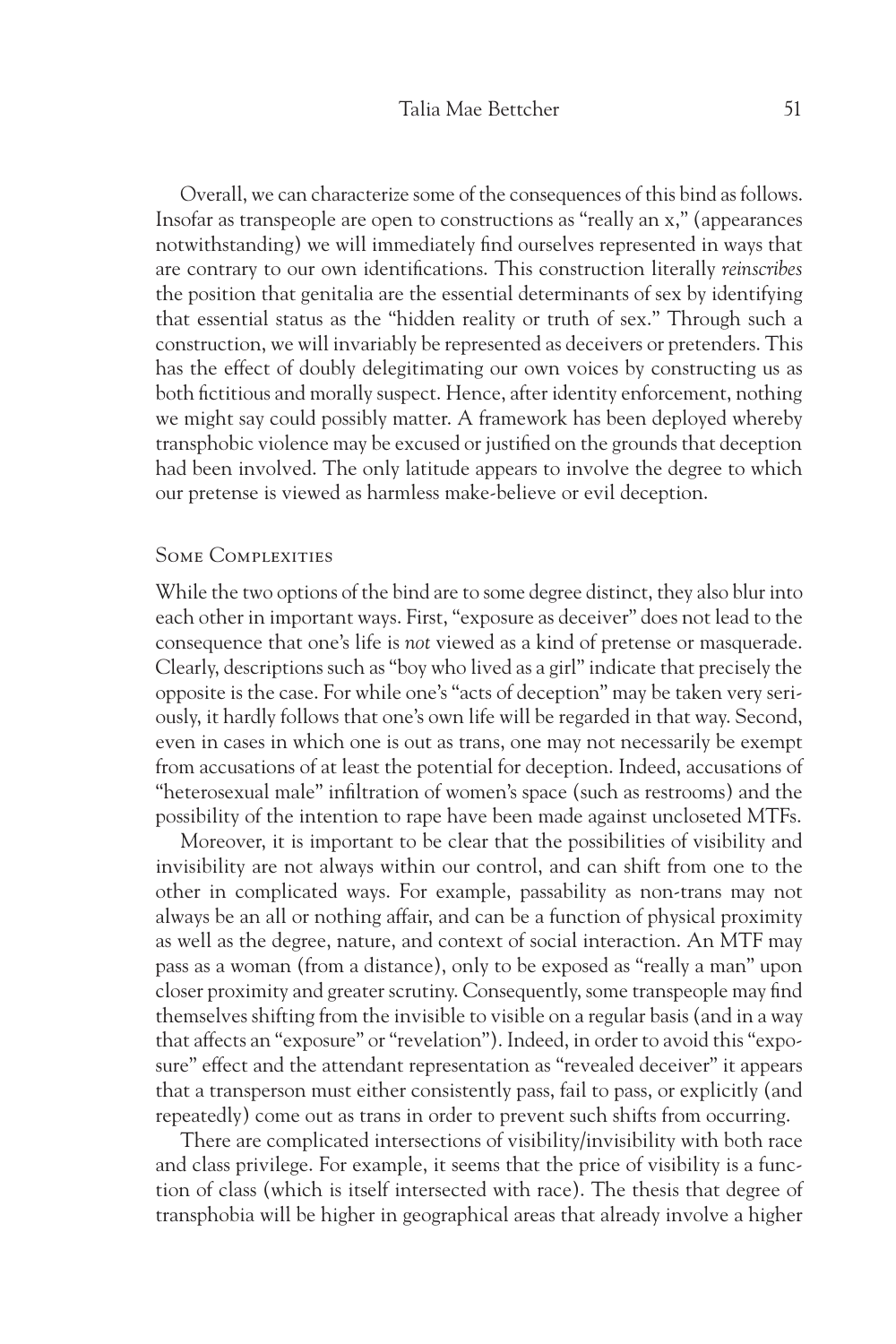degree of violence and that the likelihood of transphobic discrimination (and severity thereof) will be greater in lower-paying jobs is a plausible one. That being said, opportunities for invisibility itself are also a function of class privilege. For while it is generally acknowledged that the privilege of passing is a function of overall appearance and body type, the effects of class privilege are insufficiently acknowledged. At least in my own experience, some MTFs whose general physical characteristics may be more likely to be read as male can successfully pass given access to techniques and technologies of passing (nice wig, clothes, hormones, pedicure, and so on), whereas poor and possibly homeless MTFs who do not have similar access to these aids may sometimes be quite easily "read" and face considerable harassment and violence irrespective of physical considerations. If this is right, then as class status decreases, so will the option of invisibility while the negative consequences of visibility will increase.

Related to this, it is important to recognize that many MTFs are vulnerable to sexualization on the pretender side of the bind, where "pretense" is transformed into "sexual fantasy." This is to say that many MTFs who are uncloseted find that they are represented as whores—sexually available and disposable. This dovetails importantly with the ways in which many MTFs find themselves economically subject to forced visibility in dangerous contexts, helping to constitute the conditions that make the reality of MTF sex work. This "whorification" of MTFs constructed as make-believe contrasts sharply with the relative dearth of sexualized images of FTMs (at least in non-trans, heterosexual mainstream, and gay male subcultures). This is important, because it helps identify one of the many reasons why invisibility and erasure may be particularly relevant to FTMs while enforced, sexualized visibility may be particularly relevant to MTFs. While this sketch is crude, it may also be correct to say that MTFs and FTMs are to some extent divided across the visible/invisible border, and as a result, the deceiver/pretender bind is manifested for MTFs and FTMs in different ways.

## SEXUAL DECEPTION AS RAPE

## Gender Presentation as Genital Representation

Foundational to this appearance/reality contrast and the related deceiver/ pretender bind is a representational relation that obtains between gender presentation and sexed body (that is, genitalia). Gender presentation is generally taken as a *sign* of sexed body, taken to *mean* sexed body, taken to *communicate*  sexed body. And it is precisely for this reason that transpeople who "misalign" gender presentation and sexed body are construed as either deceivers or pretenders. Indeed, the very fact that transpeople are viewed as deceivers demonstrates that a representational or communicative relation is taken to hold between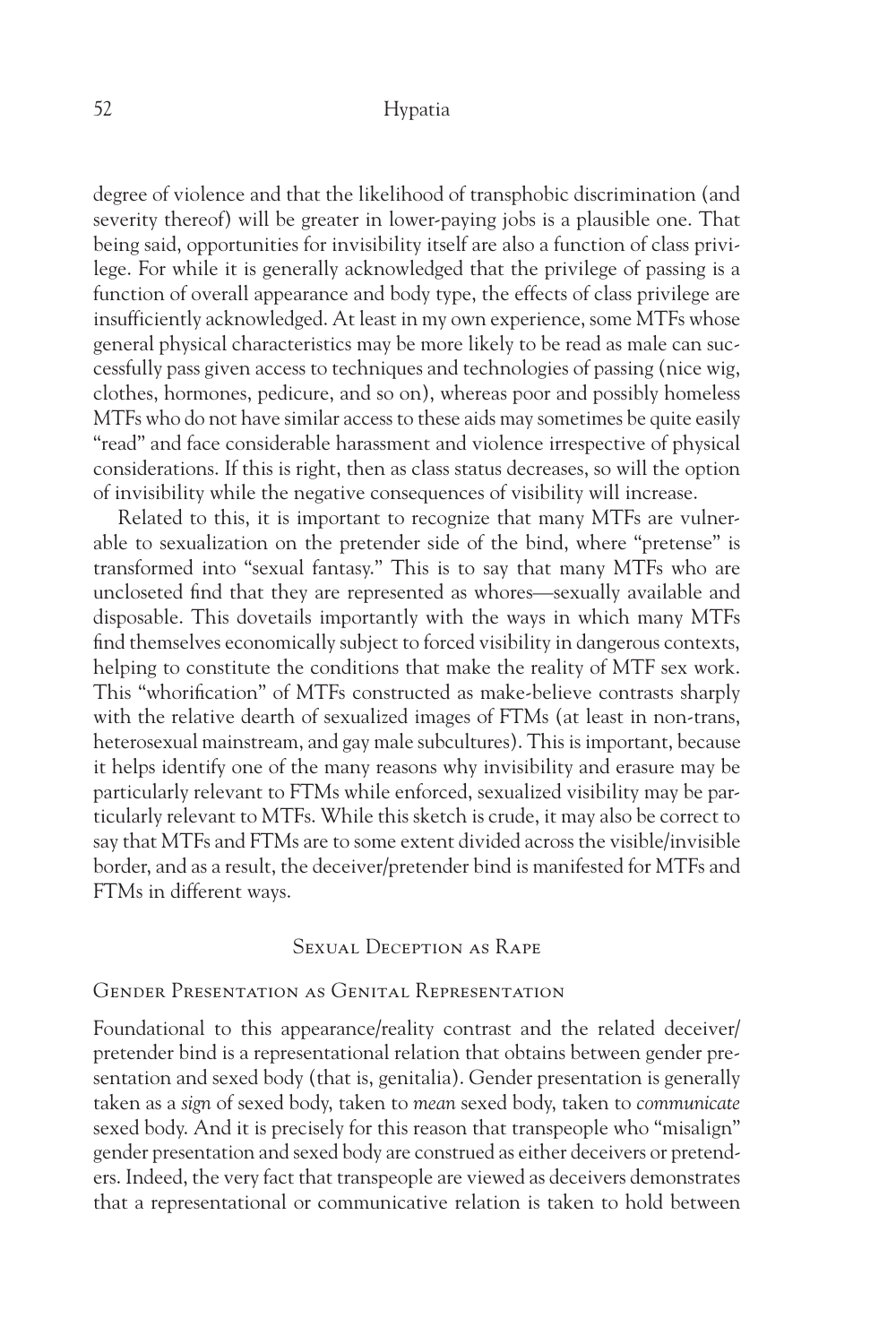presentation and body. For if "misaligning" gender presentation and sexed body is tantamount to lying and misrepresentation, then "correctly aligned" cases must surely involve truth telling and accurate representation.

If this is right, then people in general disclose their genital status on a regular basis through gender presentation. This is ironic, of course, since one of the main functions of attire is to conceal the sexed regions of the body. Yet insofar as gendered attire and gender presentation more generally indicate genital status, systematic symbolic genital disclosures are secured through the very items designed to conceal sexed body. It is therefore little wonder that people who misalign gender presentation and sexed body are frequently subject to forced genital exposure as sex verification, and then subsequently represented as deceivers.

This account is important, because it shows why the common responses to accusations of sexual deception made by transgender advocates often fail to go deep enough. For example, one common response involves simply denying that there is any deception involved at all. On the contrary, according to this view, people like Gwen Araujo are merely "being themselves." A second, related response involves posing the question why somebody like Araujo should have been *expected* to announce that she was "transgender" (or declare her genital status) in the first place. After all, Araujo's killers did not have to disclose their own genital status. So, why should Araujo have had to? Both thoughts are nicely expressed by Dylan Vade (2004), cofounder of the San Francisco Transgender Law Center, who writes:

Why do some folks feel that transgender people need to disclose their history and their genitalia and nontransgender people do not? When you first meet someone and they are clothed, you never know exactly what that person looks like. And when you first meet someone, you never know that person's full history. Why do only some people have to describe themselves in detail—and others do not? Why are some nondisclosures seen as actions and others utterly invisible? Actions. Gwen Araujo was being herself, openly and honestly. No, she did not wear a sign on her forehead that said "I am transgender, this is what my genitalia look like." But her killers didn't wear a sign on their foreheads saying, "We might look like nice high school boys, but really, we are transphobic and are planning to kill you." That would have been a helpful disclosure. Transgender people do not deceive. We are who we are.

Yet, while I do believe that it is quite right to ask the question why it should have been important for Araujo to declare her status in the first place, there are several difficulties with this response. The major difficulty is that it does not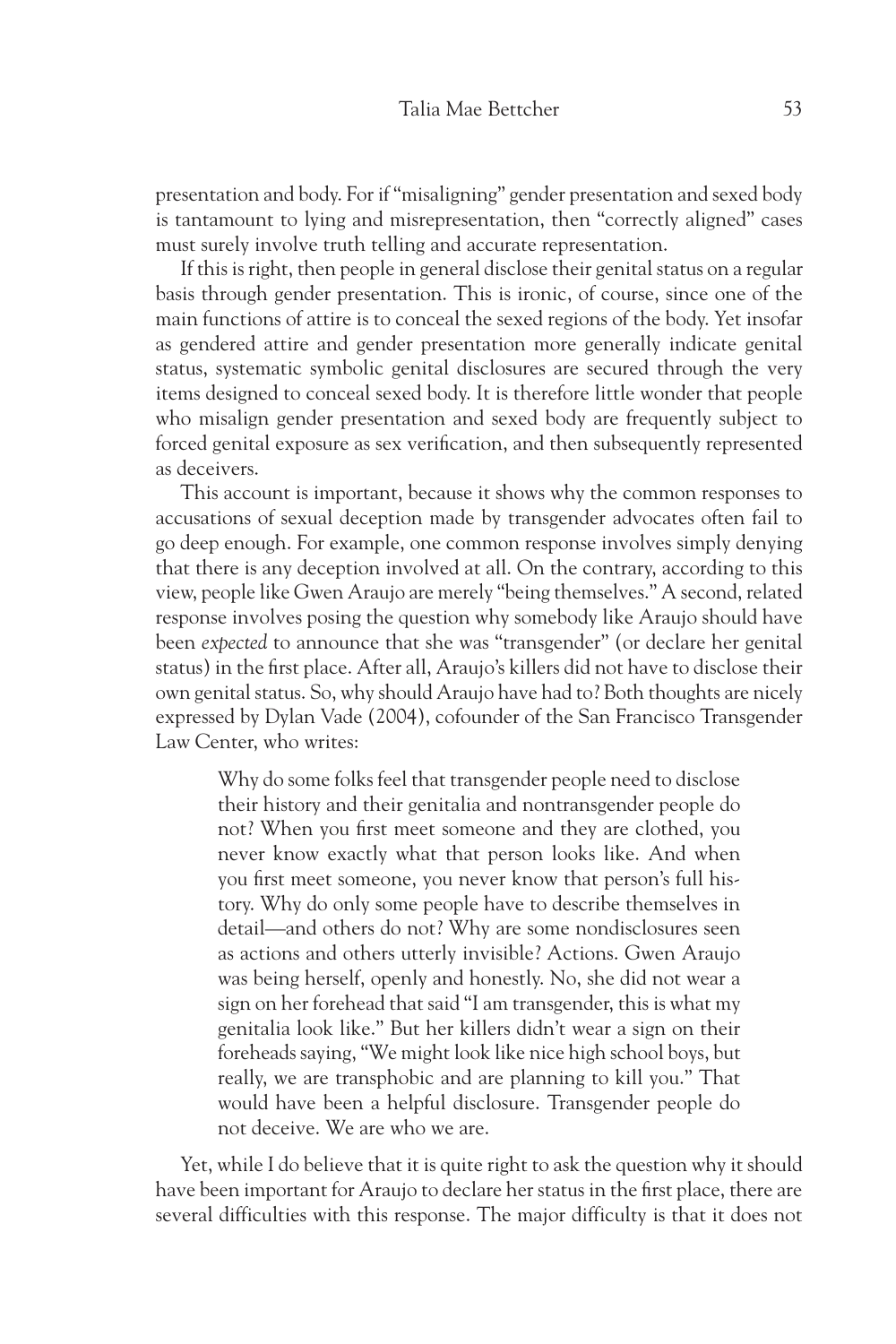appreciate that a disclosure of genital status (or disclosure as trans) may only reinscribe a transsubject as a deceiver/pretender. In effect, this response fails to discuss the way in which it was effectively impossible for Araujo to "come out as herself" at all. Clearly, if she had publicly declared her trans status, she would have simply been constructed as a "boy living as a girl" or as a "boy pretending to be a girl." She still would have been vulnerable to the deceiver/ pretender construction.

For just as we do not always have authority over how our bodies are understood, so too we do not always have authority over what our words mean. The point is worth stressing, since it is not sufficiently appreciated in current criticisms of the "trans panic defense." After all, there is an important difference between coming out as a "transgender woman" and as "really a man disguised as a woman." Yet it is often the latter that does much of the work in transphobic violence, accounts which justify or defend such violence, and accounts which blame the victim. Indeed, it is precisely the fact that transpeople often do not have their self-identifications taken seriously that is so deeply bound up with the transphobic hostility and violence. How can we ignore the fact that often "transgender woman" simply *means* "man disguised as a woman" to many people—whether that is our own understanding or not? And this surely stands in marked contrast to the hypothetical disclosures of Araujo's killers. Had they confessed their own intentions, they would not necessarily have found their claims invalidated or disregarded. They would not have been represented in ways contrary to their own self-identifications, and the very meaning of their own words would not have been interpreted in ways hostile to their very existence.

Moreover, the response does not appreciate the fact that most people do in fact regularly declare their genital status. They do so through the very gendered attire which is designed to conceal body because such attire represents genital status. Transpeople, by contrast, according to this particular system of meaning at any rate, "misalign" such genital representation and thereby opt out of the mundane, daily disclosures made by most people. This is why we are taken for deceivers in the first place. And this is why our sex, and therefore our genital status, is the subject of such (generally abusive) scrutiny. In other words, the point that it is unfair to demand that transpeople disclose our genital status when other people do not have to do so is actually dead wrong insofar as gender presentation is a ubiquitous system of genital representation that transpeople opt out of.

Finally, I believe that this response fails to acknowledge the depth of the deceiver representation. For if what I have claimed is correct then deceiver/ pretender is not merely one of the many unfortunate stereotypes that plague transpeople. Rather, it flows primarily from a fundamental communicative relation that obtains between presentation and body—a relation within which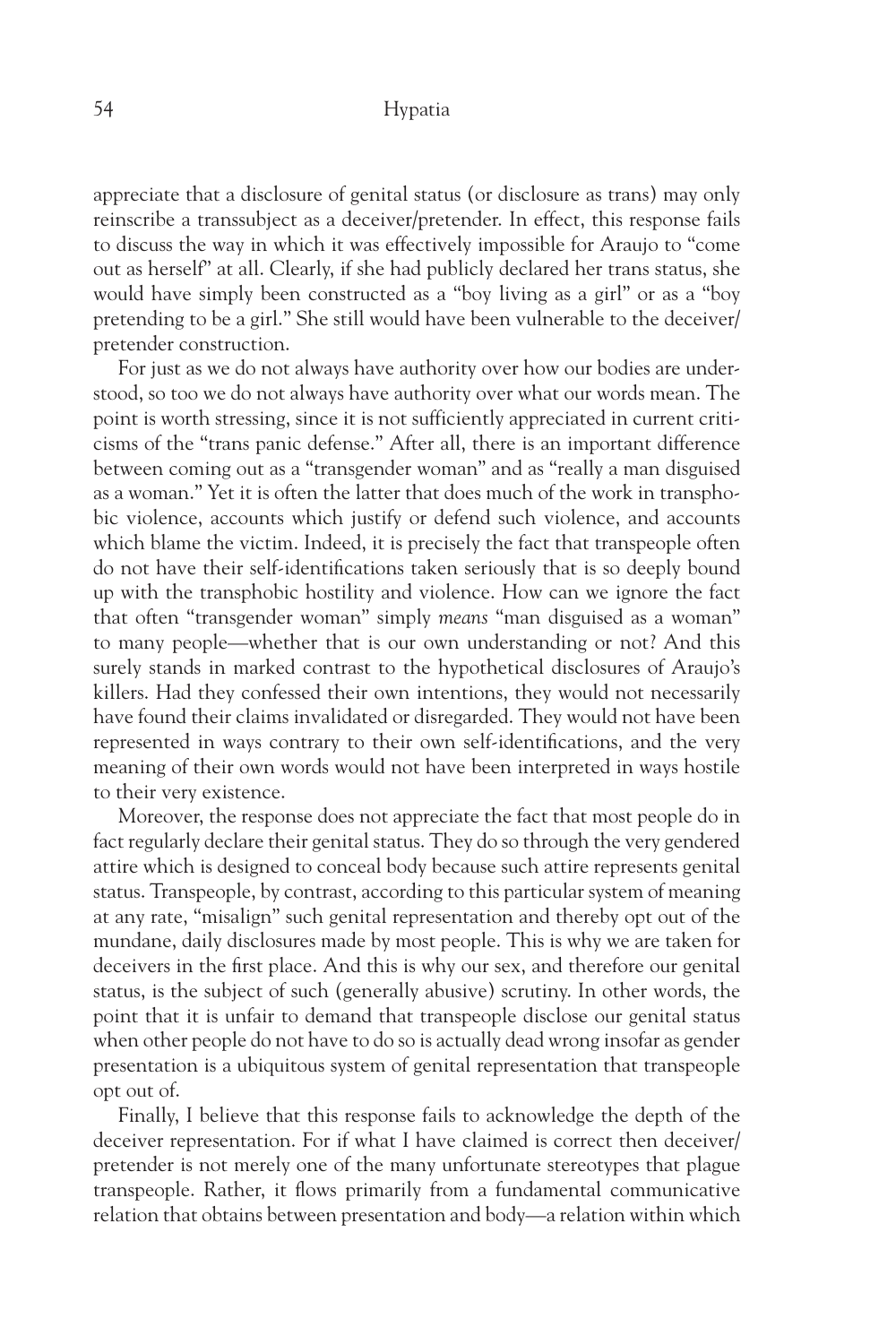even non-transpeople are implicated. For insofar as gender presentation means sexed body, we *do* engage in "false representation." In other words, it is precisely because of this communicative relation that transpeople are fundamentally constructed as deceivers/pretenders—and to that extent are liars and frauds whether we like it or not. And given that the only "option" is between invisible deception and visible pretense, it would appear that this representational system actually prevents transpeople from existing at all (except, of course, as fakes and frauds).

To be sure, trans claims to "authenticity" may be understood as directly opposing constructions as deceiver/pretender. Thus, for example, the metaphor "really a woman trapped in the body of a man" turns the accusation of deception or betrayal on its head by representing the body itself as somehow deceptive. Similarly, claims that transpeople are "simply being true to themselves" in presenting a particular gender take up the theme of authenticity and, in their own way, contest allegations of fraudulence. Yet such contestations should also not be understood as literally claiming "authenticity" in the sense that is instituted by a gender-genital system of representation. For in saying that one is being one's true self through gender presentation or that one is a woman concealed within a betraying body, one is not identifying genitals with the deep, concealed, reality of sex.

Overall, I wish to stress that by making labels such as "deceiver" seem like inexplicable and bizarre stereotypes that are used against transpeople, or by simply claiming that transpeople are simply being ourselves, one overlooks some of the most important issues that confront transpeople. For because of the systematic representational alignment between gender presentation and sexed body, transpeople are never allowed to be ourselves in the first place insofar as we are fundamentally constructed as deceivers/pretenders. Nothing short of the elimination of this communicative relation will alter the deep social mechanism that prohibits transpeople from existing within dominant mainstream with any authenticity at all.

## Rape, Sexual Seduction, and Race

It is not uncommon for transpeople who are "exposed as deceivers" to be sexually assaulted as a kind of punishment. And forced genital verification itself obviously constitutes sexual assault and abuse. Yet it is also a perverse fact that "sexual deception" is itself identified as a kind of rape. After all, Calef's and Thorman's remarks about Araujo are not unique. For example, in *The Transsexual Empire: The Making of the She-Male*, Janice Raymond not only accuses all male-to-female transsexuals of raping women's bodies by "appropriating them to themselves" but also accuses some of deception, equating conflations with rape.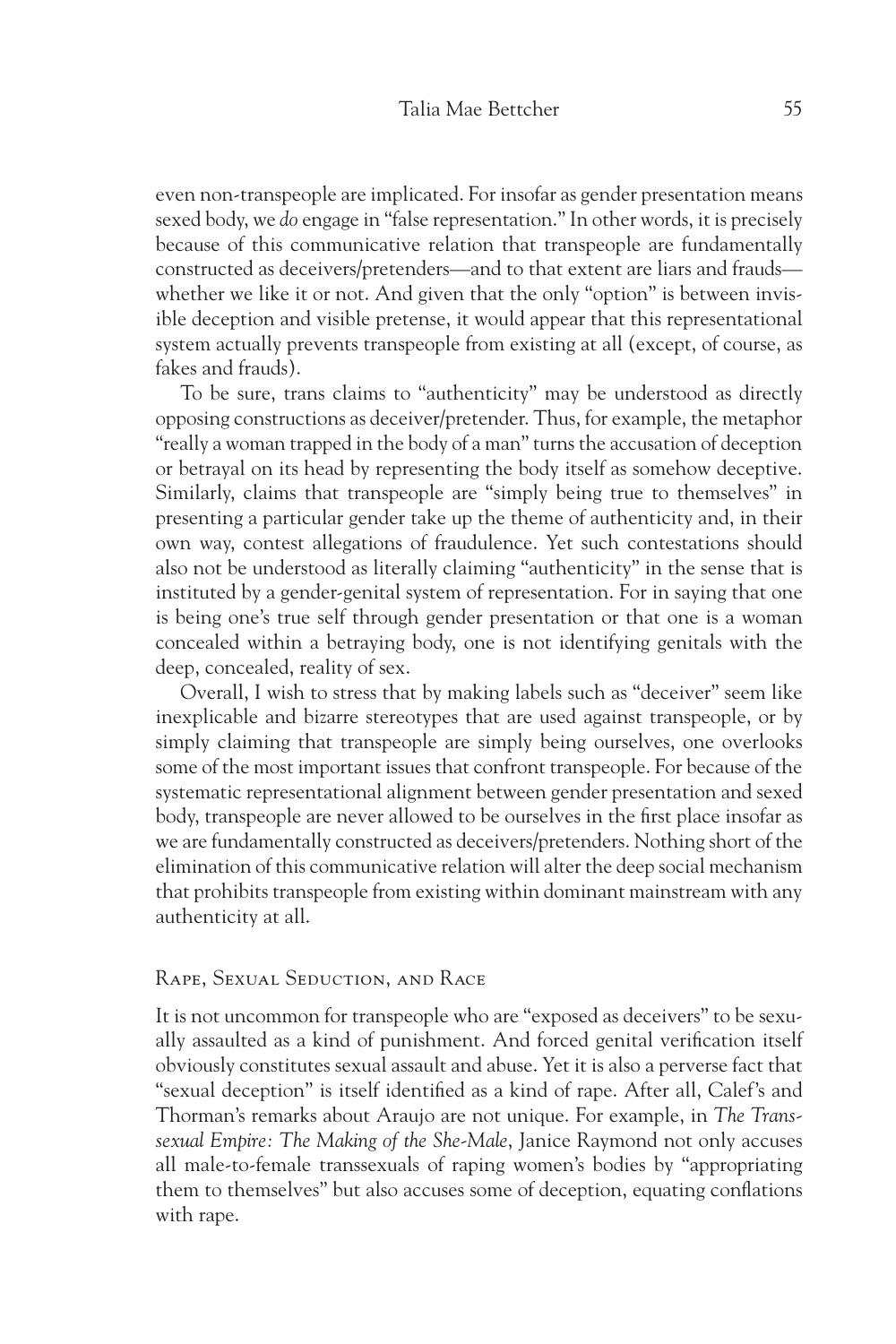All transsexuals rape women's bodies by reducing the real female form to an artifact, appropriating this body for themselves. However, the transsexually constructed lesbian-feminist violates women's sexuality and spirit, as well. Rape, although it is usually done by force, can also be accomplished by deception. It is significant that in the case of the transsexually constructed lesbian-feminist, often he is able to gain entrance and a dominant position in women's spaces because the women involved do know he is a transsexual and he just does not happen to mention it. (1979, 104)

While a thorough account of the connections between the deceiver/pretender construction and sexual assault constitutes an enormous task, it seems to me that part of the explanation for this association is the fact that the representational relation between gender presentation and sexed body is actually a piece of the communication system that facilitates and justifies sexual violence against women as well as helping promote and justify racial oppression. If this is correct, then the deceiver/pretender bind is part of a larger system of oppression.

Begin by noticing the close analogy between the role of gender presentation in "communicating" genital status, and the role of female gender presentation in "communicating" sexual interest. All too frequently a woman's attire may be construed as a "provocative" invitation; and even such decisions as accepting the drink a man offers may be taken as an unspoken commitment to have sex. Obviously this "communicative" function of gender presentation and behavior plays a role in facilitating the tactics of seduction in date rape as well as providing the basis for the "she wanted it" defense and tactics of blaming the victim. The analogies seem especially strong once we recognize that in both cases the actual subjectivity of the "communicator" is erased through the imposition of intentions vis-à-vis the fact that the presentation is construed as communicative.

Looking more deeply, however, we see that all of this has less to do with analogy and more to do with the fact that both types of "communication" are a part of the system of sexual violence. A heterosexual framework that centers upon the model of penis-vagina penetration undoubtedly informs the genital division of male and female; and one major reason for (nonverbally) communicating genital status is to secure heterosexual engagement. Crudely put, within a dominantly heterosexual context, a man needs to know a person has a vagina for the same reason that a man needs to know about sexual willingness without actually having to ask.<sup>18</sup> To put it differently, insofar as genitals (as sex determining) fall within a sexualized heterosexual framework, and insofar as this framework relies upon a pursuer/pursued model—complete with refusals that supposedly mean acceptance—to this degree, the communicative function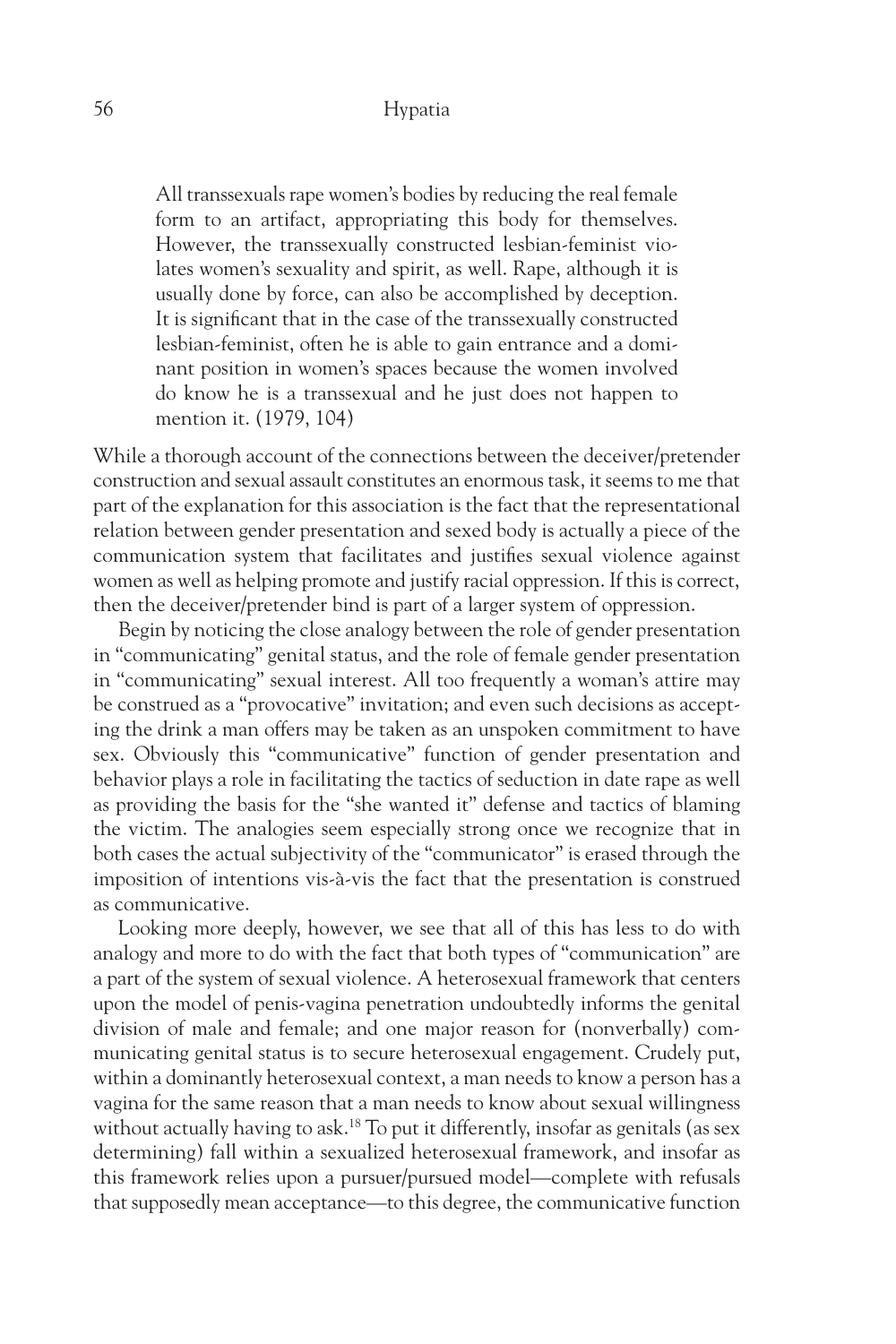of attire with respect to genital status is simply part of a sexually manipulative heterosexuality.

Once we take the preceding considerations seriously, however, it starts to become clear why accusations of sexual deception should be *equated* with rape and that transpeople themselves should be vulnerable to rape (as identity enforcement). For example, the charge that MTFs infiltrate women's only spaces, and are thus predators in prey's attire, is predicated upon the identification of penis with rapist and the assumption that female attire communicates absence of penis.19 And the raping of FTMs emerges as an obvious strategy for putting "women back in their rightful place." Calef's specific allegation of deception emerges as a complaint that the day-to-day operations of (hetero) sexual sexuality and the nonverbal system of communication that underwrites it were "misused." Surely, the conflation of "deception" with "rape" is hardly accidental.

Yet once we square with the fact that transphobia is fundamentally a part of (hetero)sexual systems of violence and rape mythology, we must immediately accept the view that it is also fundamentally imbricated in systems of racial oppressions, sexual violence, and racist rape mythology. For example, to the degree that gender presentation is itself racially specific the (communicative) relationship between gender appearance and sexed reality must be understood in term of racialized bodies, genitalia, sexualities, and sexual intentions. We must also recognize that white female gender presentations have a special place in dominant standards of female attractiveness (hooks 1992; Collins 2000).

Beyond this, however, we must recognize the deep historical connections between rape, rape rhetoric, and racial oppressions. Angela Davis (1981) argued, for example, that the myth of the black rapist has been used as a tool to justify lynching and imprisonment of black men—a powerful example of racial oppression. Davis has also claimed that the myth serves to obscure the historical systematic raping of black women by white men of power (itself a tool of racist domination). Correspondingly, black women, subjected to racialized sexual violence, have been animalized and sexualized as black "prostitutes" or "Jezebels."20 Consequently, one may not simply argue that transphobic violence is embedded within a system of sexual violence without appreciating the obvious racial aspect of sexual violence and accusations of sexual violence within this country. Indeed, to demonstrate the connection between transphobia and sexual violence is ipso facto to demonstrate the connection between transphobia and racial oppression in a country with its particular history of lynching and where rape and accusations of rape continue to be used as instruments of racial subordination.

The central conclusion, then, is that gendered representation of genitals is fundamentally intertwined with a much larger, violent system of communication. And this means that there are significant grounds for coalition among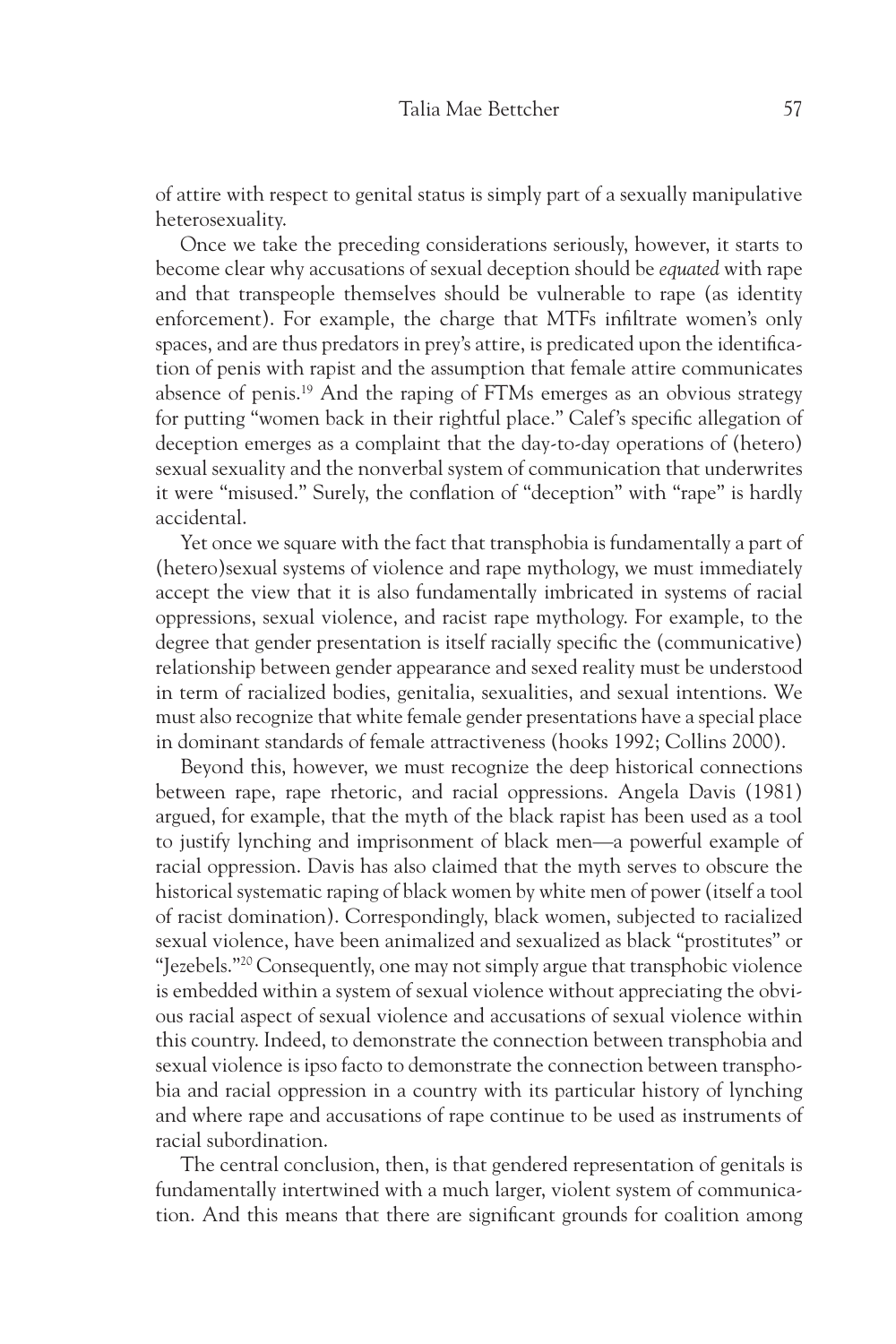trans, feminist, and antiracist politics. Yet even talk of "coalition" is deeply misleading, if we recognize that many transpeople are not merely oppressed as trans, but also as women and as people of color. In such cases, the doubling and tripling of violence as well as the deployment of hybrid forms of violence is inevitable.

# Beyond Legal Solutions

As I see it, specific work needs to be done directly opposing the representational relation between gender presentation and sexed body that grounds the construction of transpeople as deceivers. And opposition to transphobic violence must be embedded within larger feminist and antiracist politics. This ought to have been obvious given the fact that MTFs who pass as women and FTMs who are regarded as "really women" are similarly vulnerable to violence against women. It ought to have been obvious given the fact that many transpeople are people of color who are vulnerable to racial oppression. Yet if what I have suggested is correct, then any attempted marginalization of such intersections is simply a nonstarter because the central mechanism that grounds any transphobic violence in the first place is fundamentally implicated in such broader oppressions. No one truly interested in opposing transphobic violence may ignore violence against women and racial oppression.

In light of this, I would like to complain that transgender advocates have placed far too much emphasis on legal solutions to transphobia and transphobic violence. In particular, I would point out that to the degree to which the criminal justice system has been deployed as a weapon against men and women of color, any politics designed to root out transphobic violence must pay particular attention to the ways in which working through the criminal justice system is inherently problematic. For example, I would caution transgender advocates who have currently latched onto the "simple solution" of passing a law that would make prohibit the use of "trans panic" as a defense strategy.<sup>21</sup> We need only consider, for example, the remarks of Sue Hutchison, writer for the *Mercury News*, who says of Gwen Araujo's failure to disclose her trans (that is, genital) status,

And it was a deception. Several people who sent me e-mails also told stories of men they knew, reasonable and well-adjusted men, who were devastated to discover that someone they were dating was transgender. They said these men felt betrayed and responded with outrage, immediately breaking off the relationship or even sinking into a profound depression. That's a defensible reaction. Beating someone to death over a period of hours . . . is not. (2004)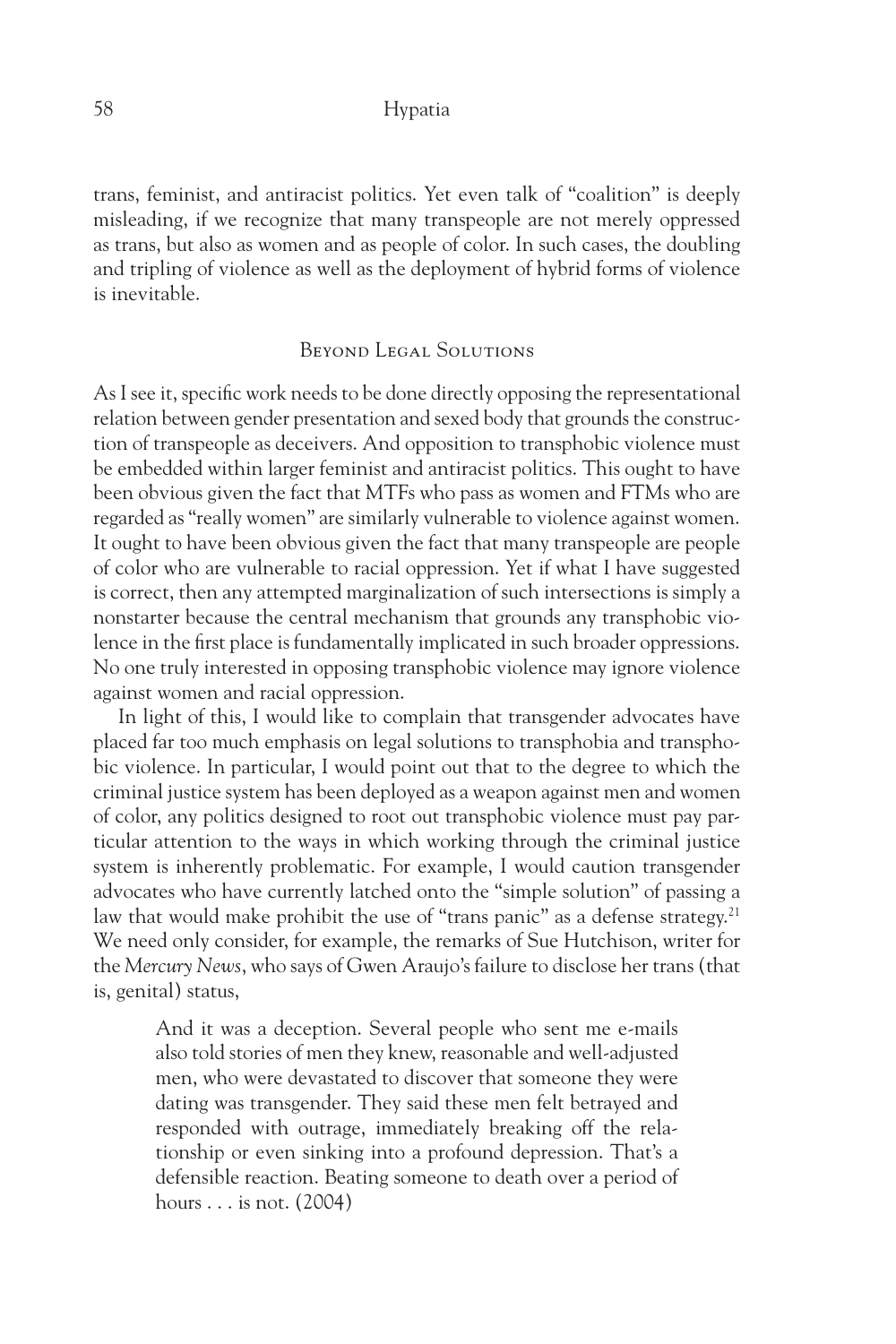Simply legally banishing the trans panic defense may only intervene in securing the outrageously obvious point that nothing that somebody like Gwen Araujo ever did could excuse her brutal slaying. But this is entirely compatible with leaving intact the view that she did, in fact, engage in wrongdoing (that is, sexual deception). Recall that Merel himself recognized the obvious truth that two wrongs don't make a right. If I am right about this, this type of law could leave the very foundation for much transphobic violence in full force. Indeed, if the position that I have defended is correct, any effort made to oppose transphobia by working with mechanisms of racial oppression is bound to fail.

I am therefore pessimistic about the possibilities of any easy solutions in opposing transphobic violence. For insofar as the communicative function of female attire is determined by a model that embeds female bodies within a broader framework of naturalized rape, it is hard to see how gender presentation could lose its communicative force without also intervening in the very ways in which heterosexual sex and racialized bodies are fundamentally conceptualized. However, given the resiliency of racialized conceptions of the body, the centrality of genitals as sex determining, and the promotion of sexual objection of women in the mainstream, it would also seem that transpeople will be deceivers/pretenders for a long time to come.

In the meantime, however, it is important to come to a better understanding of how it is exactly that many of us resist and survive in this world. Given that we are systematically constructed in ways that run contrary to our own selfidentifications, given that we are fundamentally viewed as illusory—as either evil deceivers or as openly bogus—how do we find the moral integrity and realness which has been taken from us? When we claim "reality" what do we mean? In what sense, specifically, is authenticity claimed in resistant assertions such as "being true to oneself"? What does it mean to lay claim to a gender category such as 'man' or 'woman' in the first place in cases in which such categories are claimed in opposition to the natural attitude? How is it so much as possible to meaningfully make such resistant claims—to oneself and to others?

The issues here are exceptionally complex. So, let me simply observe that often within trans-specific communities, gender presentation does not represent genital status at all, instead constituting a visible indication of how a transsubject wishes to be interacted with. In such contexts, the authority of transsubjects in determining self-identity is generally taken as a starting point, and the significance of the gender presentation as well as gender identification category is generally provided by the subjects own personal "intelligibility conferring" narrative. In this way, gender presentation, identification, and self-identification are played out according to very different rules than are found within less trans-friendly contexts. We can say that in such contexts the meaning and use of gender presentation has been significantly altered, and so too has the meaning and use of gender identification categories. In this way,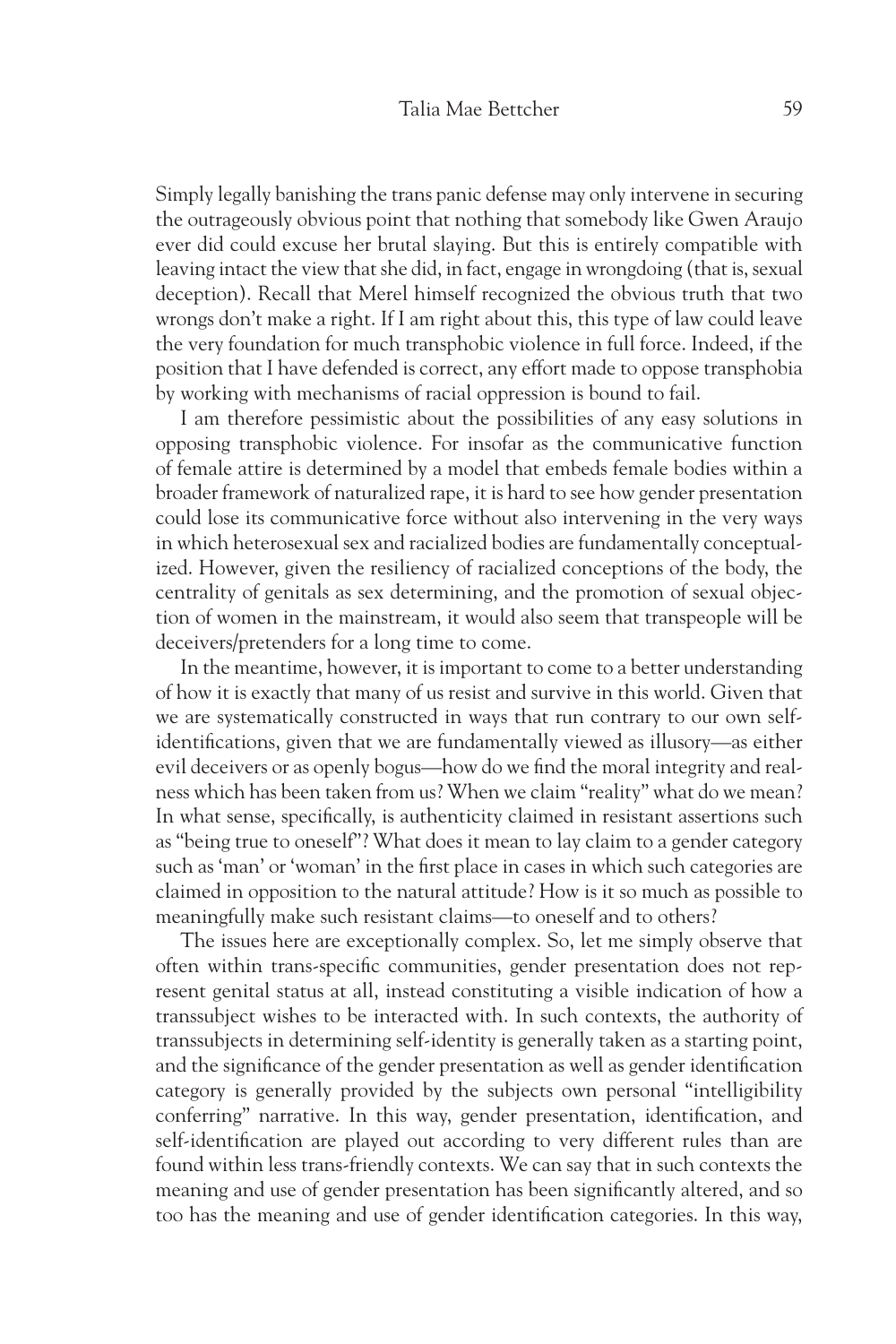trans-specific communities may afford contexts in which escape from the system of gender as genital representation may be possible.

We might wonder why transpeople should feel apologetic about "gender deception" in the first place. In a world that constructs us as either deceivers or pretenders to begin with—invariably denying our authenticity and preventing our very existence, surely "gender deception" must be seen as one laudable tactic of attempted survival in what appears to be an exceptionally violent, no-win situation. After all, isn't the adoption of "honesty is the best policy" only to acquiesce to the morality of oppression? Perhaps, in this respect, it may also prove useful to understand anew the contrast between appearance and concealed reality in terms of the split between dominant mainstream and transcentered constructions of transpeople. There is a sense in which, in dominant constructions, we are always "in disguise" while the "concealed realities" are the multiply resistant community contexts that sustain us.

It may also behoove us to turn within to examine the degree to which we have been fragmented by pervasive invalidation and danger. What might it take to heal ourselves? And what should it take to begin fully to see the tremendous beauty, defiance, strength, and courage of somebody such as Gwen Araujo? Can we look past the doubling, tripling, quadrupling of identity-based oppression that foregrounded her murder? Can we peer past the discourse of deception, victim, and blame to see an agent, a living human being? Dare we forget the sheer value of one human life that is lost? And can we bring about the changes that are needed within so that we may undo the distortions that blind us to this? What might it take to be real?

## **NOTES**

I wish to express my gratitude to María Lugones. This article is deeply informed by her work and by conversations that we have had. I am likewise grateful to C. Jacob Hale and Emilia Lombardi for all that I have learned from them, through both their written work and our many conversations, and I thank them for their valuable comments on earlier drafts of this essay. I thank Ann Garry, Rachel Hollenberg, James Singer, and Kayley Vernallis for their helpful comments on earlier drafts. And I give special thanks to Susan Forrest for her editorial assistance in the process of writing several drafts of this essay, as well as her invaluable insights.

1. "Gwen" was not Araujo's legal name and during the party she was also using the name "Lida." I use the name "Gwen" since this was this was the name that she had asked her mother to use upon coming out to her. I refer to Araujo as "she" since she saw herself "as a girl trapped in a man's body." Araujo's mother, Sylvia Guerrero, buried Araujo dressed as a girl, and the name "Gwen" was engraved on her headstone. On June 23, 2004, Sylvia Guerrero's request for a posthumous name change was granted.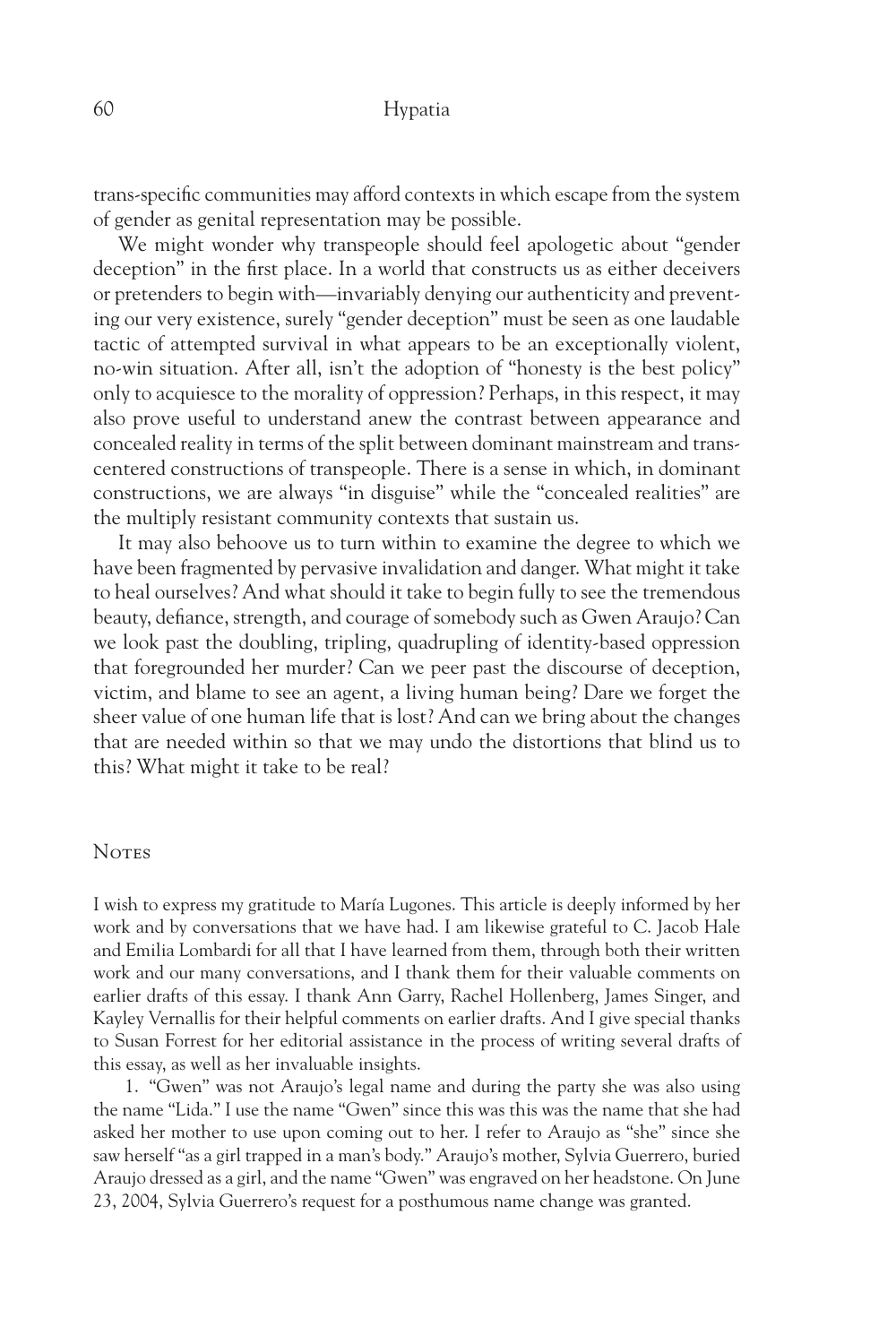2. Jaron Nabors, also originally charged in the slaying, pleaded guilty to manslaughter in exchange for his testimony against the other three men.

3. Tony Serra argued that his client, Cazares, had only helped bury the body and was not involved in the slaying.

4. The concerns I articulate in this essay as well as the specific politics I outline are to be understood as more or less indexed to the United States. This is not to say that the concerns are limited to only what occurs within the U.S. border. On the contrary, the impact of U.S. ideology is undoubtedly felt worldwide. I do not think that everything I say is irrelevant to an understanding of transphobia beyond the United States. Yet the relevance and the connections cannot be immediately taken for granted. For example, my specific concern with race and racism is bound up with the United States in a very distinctive way. Moreover, terms such as *transgender woman* are largely Anglo-American, and may not be straightforwardly translated into terms such as *fa'afafine* (a Samoan word which means literally "like a woman") (Roen 2001). And since dominant conceptions about gender and sex are also culturally specific, accounts of transphobia must be situated within specific contexts. This raises deep concerns about transgender as a potentially colonizing discourse, and points to the importance of examining ways in which transgender politics, queer politics, and medical transsexual discourse are negotiated in terms of complex intersections among race, class, culture, and nation. For a good preliminary discussion of such issues, see Namaste 2000 (62–64); Roen 2001.

5. In the United States, trans self-identifications may vary considerably (man, woman, FTM, MTF, MTM, third gender, and so on) and the significance of such labels may shift as well. Moreover, transpeople may use multiple identifications (sometimes in seemingly incompatible ways) and claim liminal or borderland space in ways that trouble any firm identifications and which resist translation. In cases where race is not treated as invisible, such identifications may involve complicated hybridizations of race, gender, and sexual identifications.

6. By "gender presentation" I mean not only gendered attire but also bodily gesture, posture, manner of speech (pitch, tone, pattern, and expressive range), and socially interactive style. By "sexed body" I mean physical characteristics such as genitals, presence or absence of breast tissue, facial and body hair, fat distribution, height, bone size, and so forth. I intend for this distinction to admit of some blurriness.

7. See Gwendolyn Ann Smith, "Remembering Our Dead," www.rememberingourdead.org. Smith is founder of the Transgender Day of Remembrance.

8. While both the GenderPAC study (2001) and the Los Angeles Transgender Health Study (2001) fail to discuss correlations between race and ethnicity, on the one hand, and reported incidence of transphobic abuse and violence, on the other, Lombardi finds in her unpublished study that African American transpeople reported the highest levels of discrimination over the past year, while white transpeople reported the lowest.

9. For a good preliminary discussion of transphobic violence and its relation to "gay bashing" see Namaste 2000 (135–56). One of Namaste's central concerns is to think through intersections of distinctions between sexual orientation and gender presentation. She points to the ways in which gender presentations may function as visual cues in queer bashing. For the argument that current transgender theory and politics are not equipped to address this sort of transphobia, see Bettcher 2006.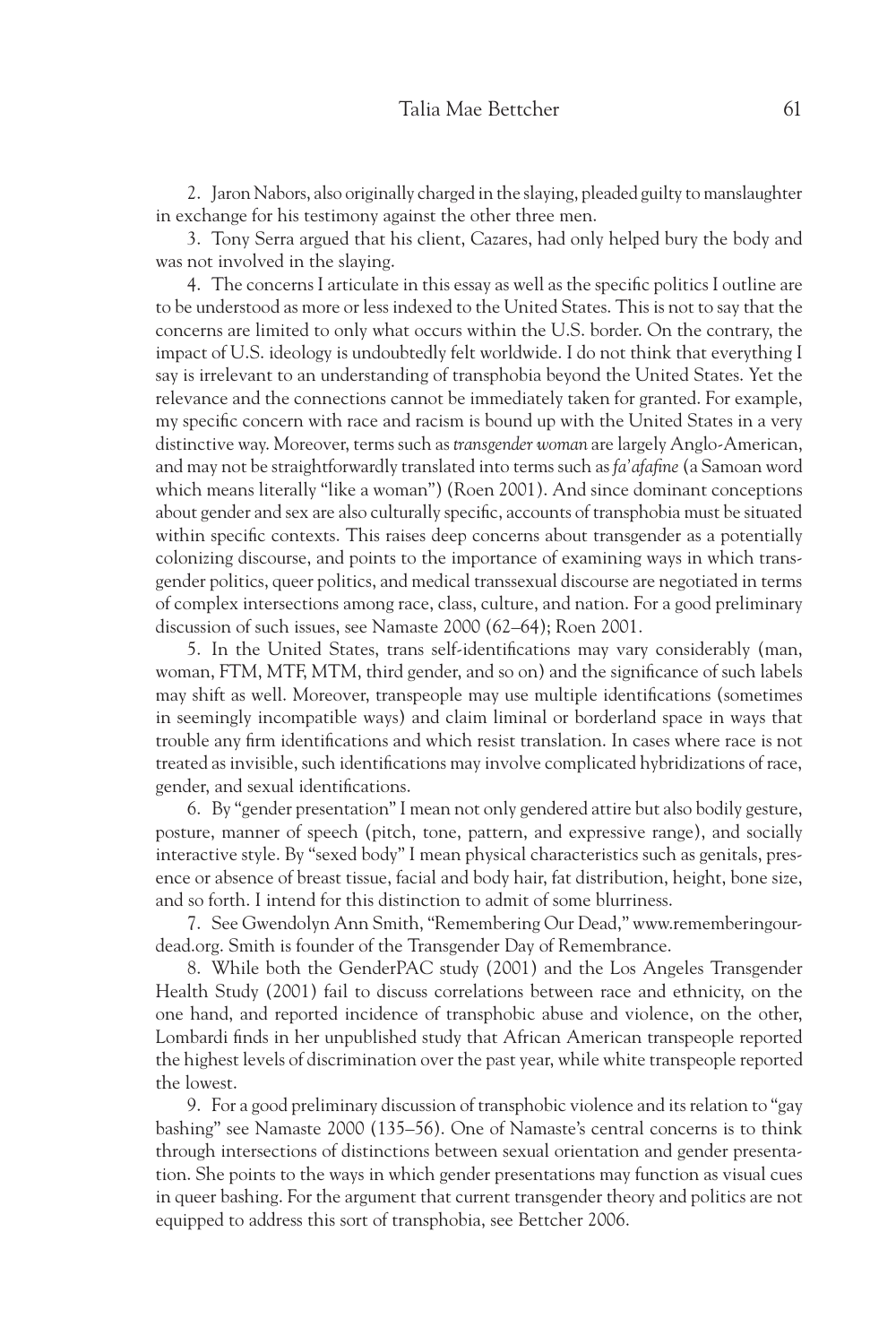10. John Lotter and Marvin Thomas Nissen murdered Brandon Teena on 31 December 1993 in Humbolt, Nebraska. A week earlier, Lotter and Nissen kidnapped and raped Teena after forcibly exposing his vagina. In the emerging transgender movement of the 1990s, the name Brandon Teena was solidified. There is not substantial evidence that Brandon (the name this individual used most commonly before the murder) actually used Teena as a last name. Ultimately, any name choice is problematic. For a thorough and thoughtful discussion of these issues, see Hale 1998a (311–48). While Hale is right to question the solidification of a fixed "transgender/transsexual" identity of Brandon on the grounds that he appeared to be "a border-zone dweller: someone whose embodied self existed in a netherworld constituted by the margins of multiple overlapping identity categories" (318), I fear that Hale also overstates his position by refusing the masculine marker "he" without explaining why this is not in line with Brandon's own public selfrepresentations. The point here is not how Brandon saw himself privately, but how he wished to be taken publicly.

11. Lombardi's (unpublished) distinction in measuring transphobic life events between trans people who present "consistent" masculine or feminine gender presentations (FTM, MTF) and those who present "inconsistent" or androgynous gender presentations (FTO, MTO; where 'O" stands for "other") indicates how these might differences might matter. Her study finds that MTF and FTO individuals report more discrimination over a lifetime and over the past year than do MTO and FTM individuals. Although the differences were not statistically significant, they may indicate a trend that could not be conclusively measured due to limitations in sample size. At any rate, the account of transphobia that I discuss in this essay does not include FTO transphobic discrimination and is therefore limited.

12. The propositions that constitute this attitude include (in addition to the fundamentality of genitals): (1) there a two mutually exclusive and exhaustive categories (male and female); (2) this distinction is natural; (3) membership in a particular sex is natural and invariant; and (4) exceptions to the preceding claims may be dismissed as abnormal.

13. For a good discussion of the complexity of concepts such as 'woman' see Hale 1996 (94–121). Hale argues that no necessary or sufficient conditions for application of "our culture's" concept 'woman' can be specified. Rather, the concept involves thirteen variably weighted defining characteristics. In this view, the concept 'woman' is to be understood in terms of Wittgenstein's family resemblance theory.

14. Michael Lavin (1987) defends post-operative transsexuals against the charge of deception. He argues that while there is a fact of the matter what sex a person is and that this true sex is determined by genotypic considerations, this is not significant in everyday life since we do not ordinarily know what the real sex of a person is. Although he does not say this, he would presumably maintain that a transperson who has *not* had genital reconstruction surgery ought to be viewed as deceptive since genitals are indeed relevant in everyday life. By contrast, I am not interested in defending transpeople against charges of deception. Rather, it is a starting point of my work that transpeople live morally acceptable lives. I take it for granted that transpeople have a kind of authority over their own gender identities and take respect for this authority as the necessary starting point for any liberatory theory for transpeople. I also disagree with Lavin in finding it far more difficult to say unequivocally that "real sex" is determined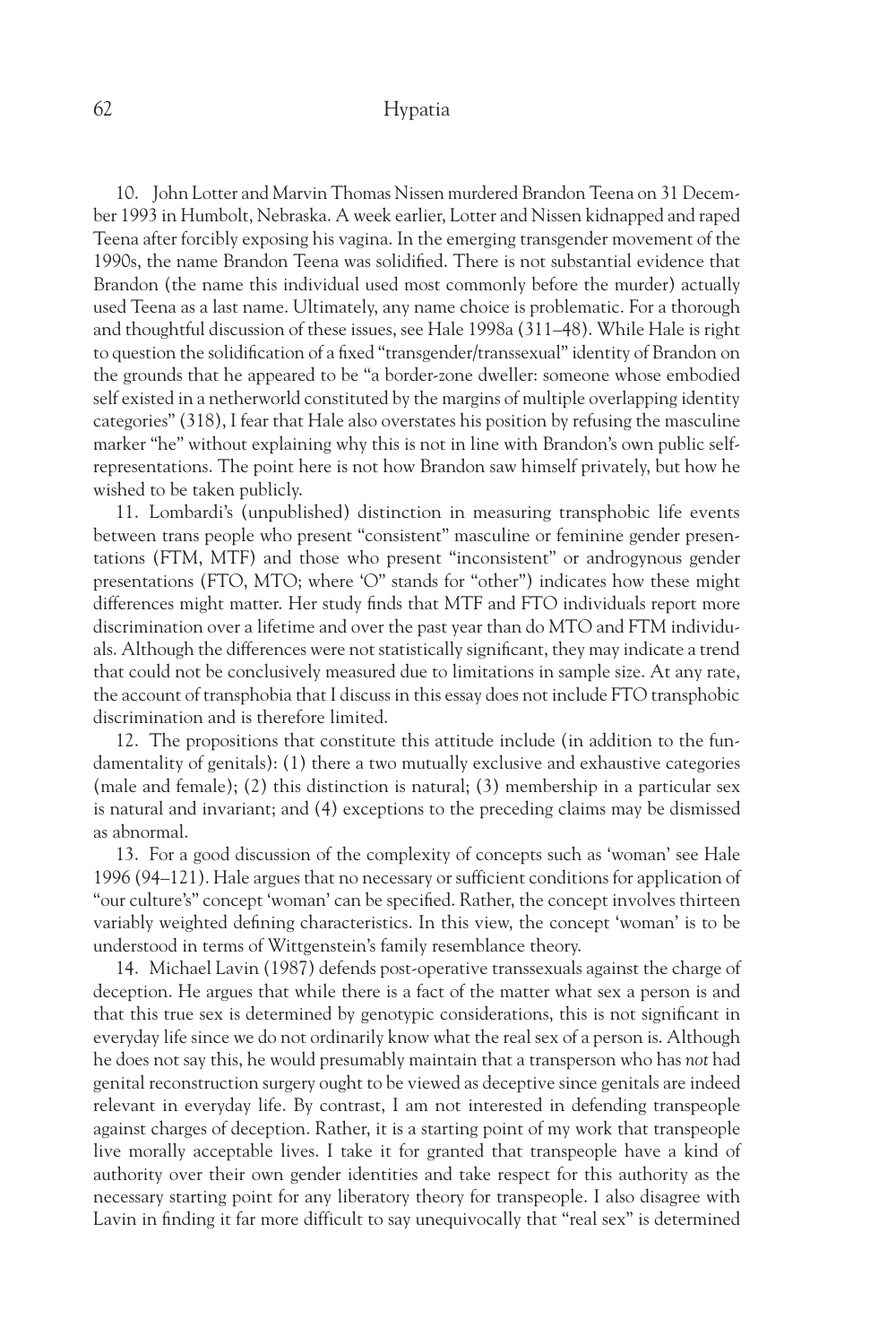by genotypic considerations. It seems to me, rather, that which features ought to be used to determine sex (e.g. chromosomes, identity, genitalia) is a matter of some dispute. As a concept which circulates in ordinary discourse, it is not obvious which features should count more in cases in which they are at odds with each other. Whether "sex change surgery" is a genuine sex change, for example, depends a lot upon whether one construes sex as genitalia or as karyotype. Certainly the way in which the concept of "real sex" is often used in ordinary discourse (where the natural attitude prevails) has not much to do with genotypic considerations, and much more to do with what genitals a person has concealed under their gendered attire. And my particular account is designed to accommodate this important, everyday use of "real sex." To be sure, part of the issue concerns the role of the experts in determining the meaning of terms in ordinary, nonspecialized contexts. But this takes us into issues that are well beyond the scope of this paper.

15. Even in this situation, it seems to me that the best transpersons could hope for would be to be assigned to their sex of preference "with qualification." As such, they might still be held accountable for failing to disclose "the truth." Such a fragile achievement could be secured only to the extent the some socially recognized authority (such as medical and psychiatric authorities) were taken seriously enough to force a modification in the natural attitude.

16. There may be a way in which gendered surgical body modifications begin to threaten the distinction between gender presentation and sexed body. To the extent that bodies are culturally stylized, bodies themselves become gender presentations. Consequently, surgically enlarged breasts, reconstructed genitals, and the like can be seen as "artificial" and "mere appearance" in much the way clothes are, while undermining the very line between appearance and reality in a kind of postmodern moment.

17. I am following through on Hale's suggestion that "ignoring Frye's insight and its applicability to transsexuals also enables the more recent questions of whether transsexuals are duped or duplicitous or both" (1998b, 106).

18. I have not discussed the communicative role of attire in nonheterosexual contexts, as it is beyond the scope of this essay. I do not take the framework that I outline to be monolithic even within heterosexual contexts. Yet I do believe that my framework has considerable salience, especially in cases where the natural attitude about gender is taken for granted.

19. Obviously, the issues here are deep. For example, one of the tactics in feminist criticism of MTFs involves an appeal to "identity" and the effects of personal history and social upbringing. I do not wish to suggest that such concerns are irrelevant. The problem, however, is that even if this difference is granted, it does not follow that MTFs are "rapists in disguise." It only follows that there may be a difference between MTFs and non-transwomen. (This alleged "difference" is far too simple in its own right. However, I do not discuss the problems with it here.) My point is that the transphobic deployments of notions such as 'deception' and 'rape' replicate analogous transphobic rhetoric in nonfeminist contexts. A tragic consequence of this is that it is impossible to get a fix on the real identities of transpeople, since we can never be heard in such a construction.

20. For example, see Davis 1981 and Collins 2000

21. The Gwen Araujo Justice for Victims Act (AB 1160) was signed into law by California Governor Arnold Schwarzenegger on September 28, 2006.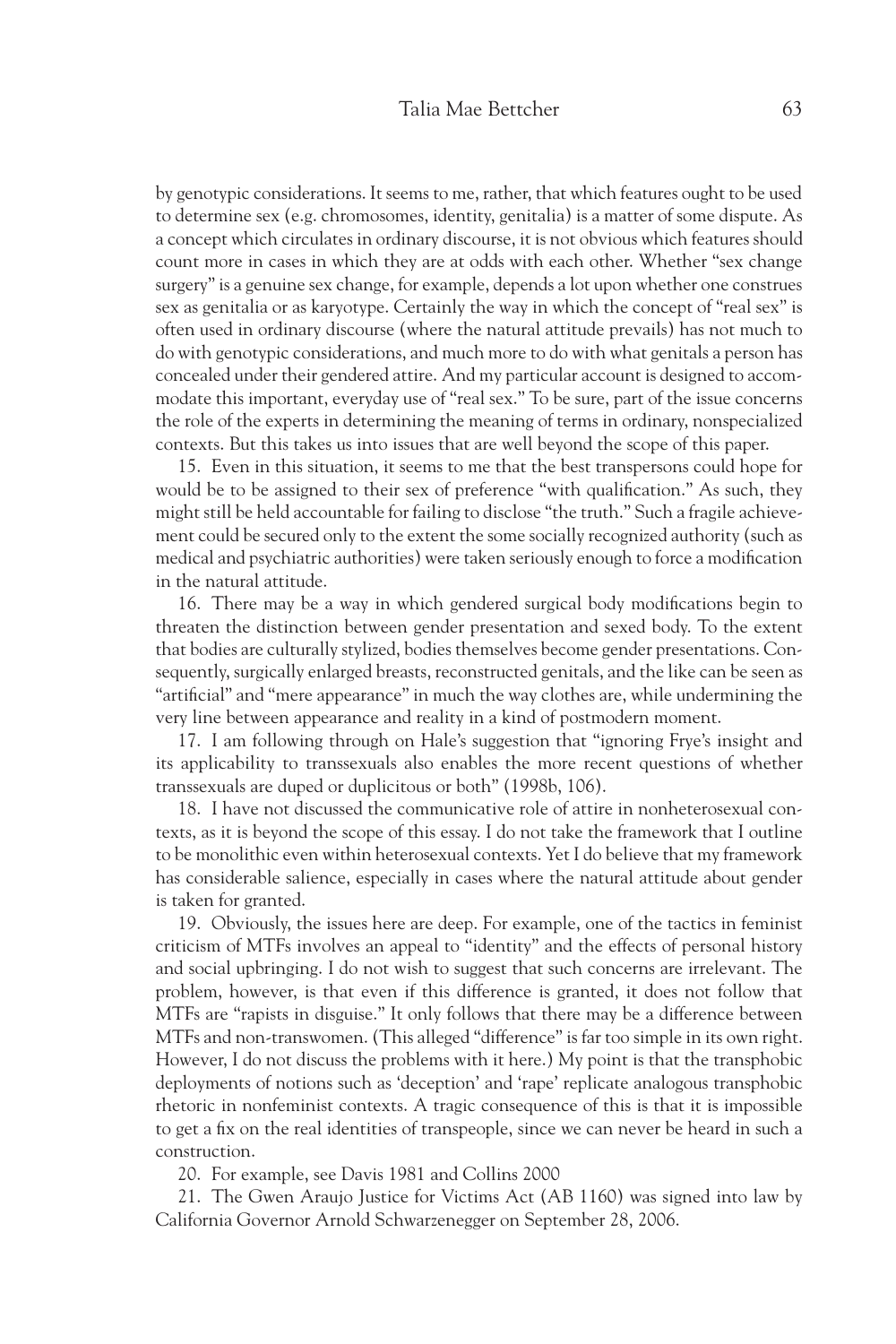#### **REFERENCES**

- Bettcher, Talia Mae. 2006. Appearance, reality, and gender deception: Reflections on transphobic violence and the politics of pretence. In *Violence*, *victims*, *justifications: Philosophical approaches*, ed. Felix Ó. Murchadha. Oxford: Peter Lang.
- Bornstein, Kate. 1994. *Gender outlaw: On men and women and the rest of us*. New York: Routledge.

Calef, Zack. 2002. Double standard in reactions to rape. *Iowa State Daily*, October 24.

Clements, Kristen. 1999. *The transgender community health project: Descriptive results*. San Francisco: San Francisco Dept. of Public Health.

Collins, Patricia Hill. 2000. *Black feminist thought: Knowledge*, *consciousness*, *and the politics of empowerment*. 2nd ed. Routledge: New York.

Davis, Angela. 1981. Rape, racism, and the myth of the black rapist. In *Women*, *race*, *and class*. New York: Random House.

Fernandez, Lisa, and Matthai Chakko Kuruvila. 2002. Man says he didn't kill teen after learning of gender. *Mercury News*, October 24.

Frye, Marilyn. 1983. Oppression. In *The politics of reality: Essays in feminist theory*. New York: Crossing Press.

Garfinkel, Harold. 1957. *Studies in ethnomethodology*. Oxford: Polity Press.

Hale, C. Jacob. 1996. Are lesbians women? *Hypatia* 11 (2): 94–121.

———. 1998a. Consuming the living, Dis(re)membering the dead in the butch/FTM borderlands. *GLQ: A Journal of Lesbian and Gay Studies* 4 (2): 311–48.

———. 1998b. Tracing a ghostly memory in my throat. In *Men doing feminism*, ed. Tom Digby. New York: Routledge.

hooks, bell. 1992. Is Paris burning? In *Black looks: Race and representation*. Boston: South End Press.

Hutchison, Sue. 2004. Deadlocked jury sent a message of hope. *Mercury News*, June 29.

Kessler, Suzanne J., and Wendy McKenna. 1978. *Gender: An ethnomethodological approach*. New York: John Wiley and Sons.

———. 2000. Who put the "trans" in transgender? Gender theory and everyday life. *International Journal of Transgenderism* 4 (3). http://www.symposion.com/ijt/ index.htm.

Lagos, Marisa. 2004. Mistrial declared in transgender murder. *Los Angeles Times*, June 22.

Lavin, Michael. 1987. Mutilation, deception, and sex changes. *Journal of Medical Ethics*  13: 86–91.

Locke, Michelle. 2004a. Defense lawyers claim heat of passion in transgender killing case. *Associated Press*, June 3.

———. 2004b. Prosecutors to retry transgender slay case. *Associated Press*, June 23.

Lombardi, Emilia. Unpublished. Understanding genderism and transphobia.

———, R. Wilchins, D. Preising, and D. Malouf. 2001. Gender violence: Transgender experiences with violence and discrimination. *Journal of Homosexuality* 42: 89–101.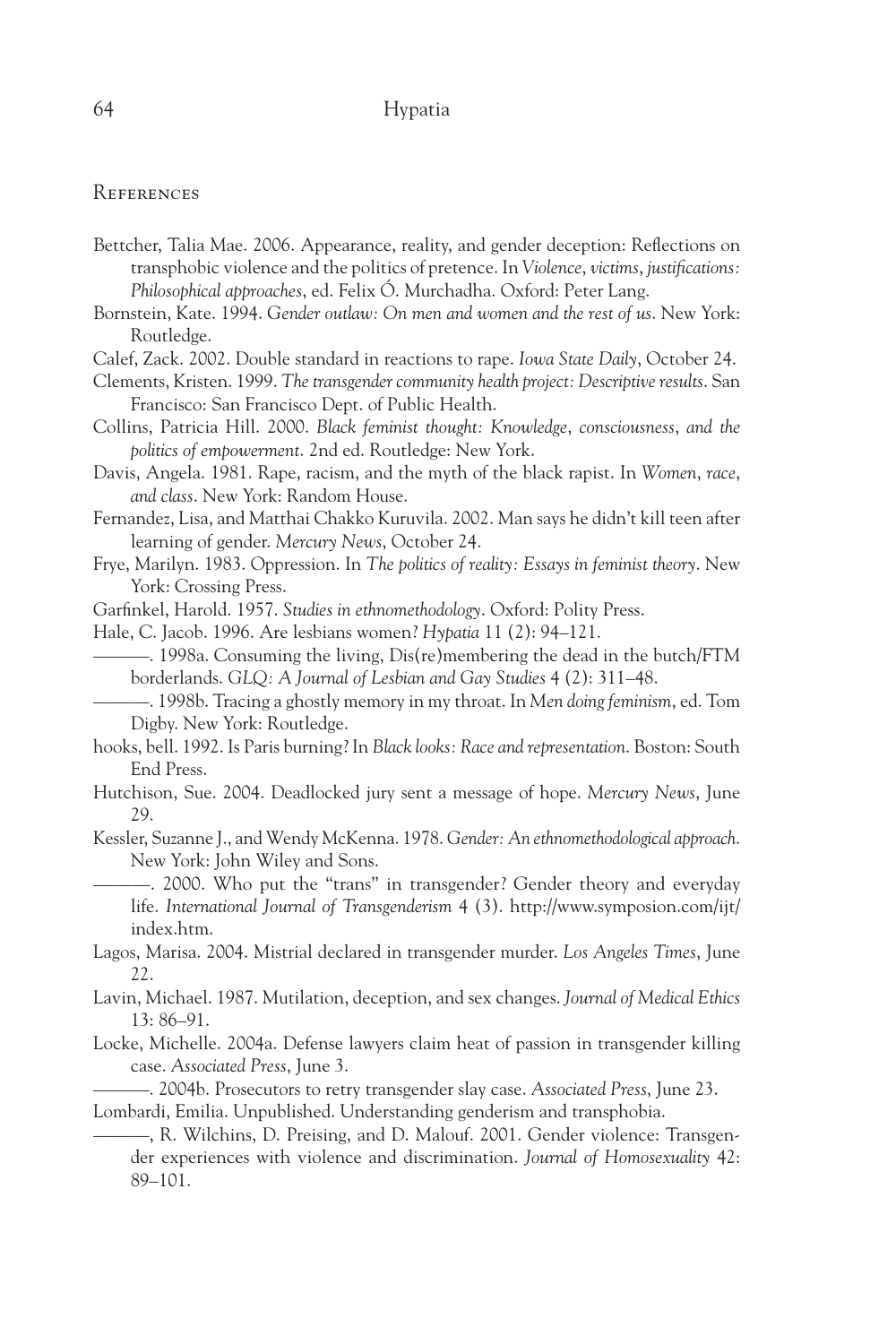- Kuruvila, Matthai Chakko. 2003. Testimony in "Gwen" case. *Mercury News*, February 11.
- Namaste, Viviane. 2000. *Invisible lives: The erasure of transsexual and transgender people*. Chicago: University of Chicago Press.
- Reback, Cathy J., P. Simon, Paul A. Simon, Cathleen C. Bemis, and Bobby Gatson. 2001. The Los Angeles Health Study: Community Report. Los Angeles.
- Raymond, Janice. 1979. *The transsexual empire: The making of the she-male*. Boston: Beacon Press.
- Reiterman, Tim, J. Garrison, and C. Hanley. 2002. Trying to understand Eddie's life and death. *Los Angeles Times*, October 20.
- Roen, Katrina. Transgender theory and embodiment: The risk of racial marginalisation. *Journal of Gender Studies* 10 (3): 253–63.
- St. John, Kelly. 2004. Defense in Araujo trial gives final argument. *San Francisco Chronicle*, June 3.
- Vade, Dylan. 2004. No issue of sexual deception, Gwen Araujo was just who she was. *San Francisco Chronicle*, May 30.
- Wronge, Yomi S. 2004. Reaction to mistrial in teenager's killing. *Mercury News*, June 23.